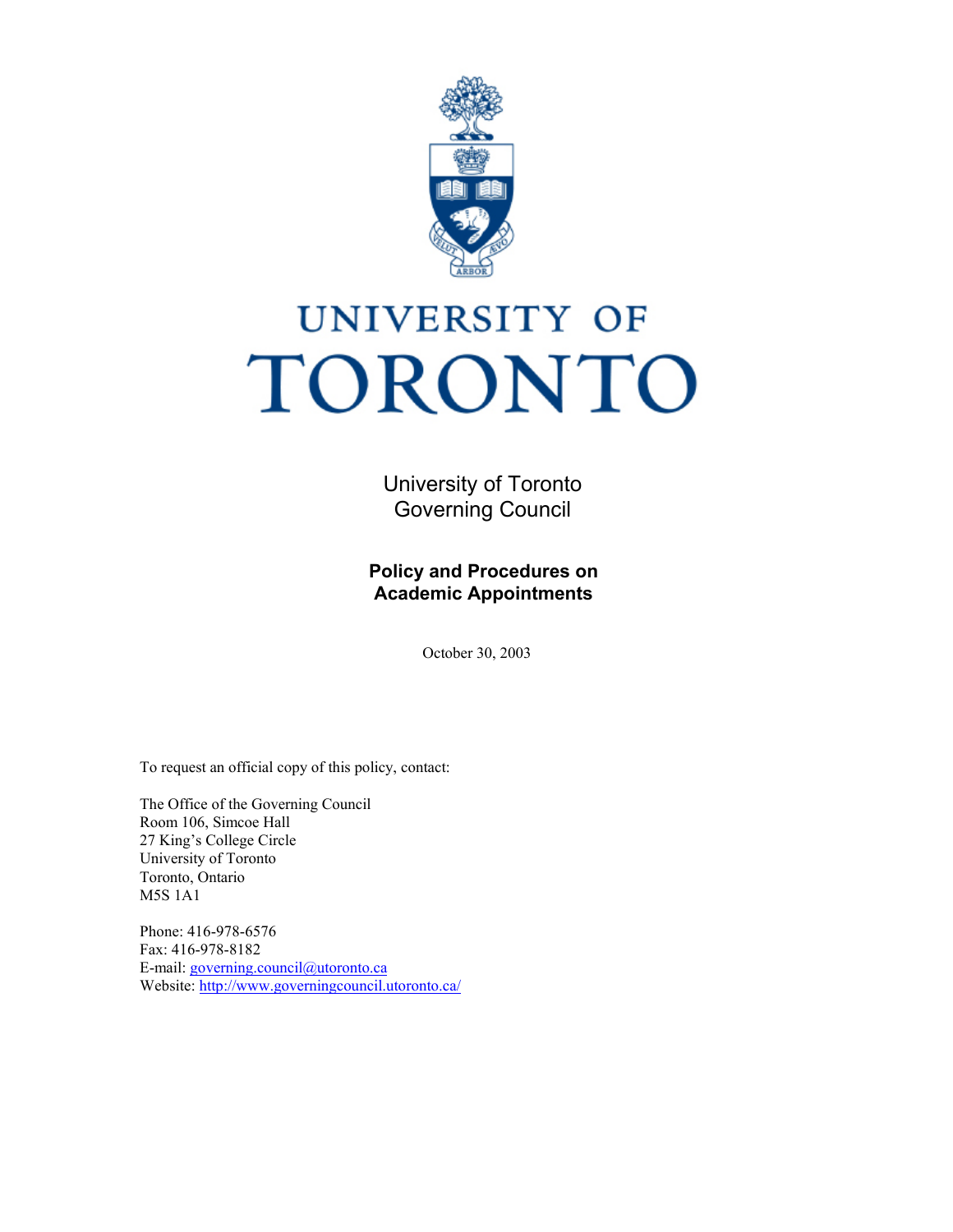## Table of Contents

| III. CRITERIA FOR GRANTING TENURED APPOINTMENTS 8 |  |
|---------------------------------------------------|--|
|                                                   |  |
|                                                   |  |
| VI. CONTRACTUALLY LIMITED TERM APPOINTMENTS  17   |  |
|                                                   |  |
|                                                   |  |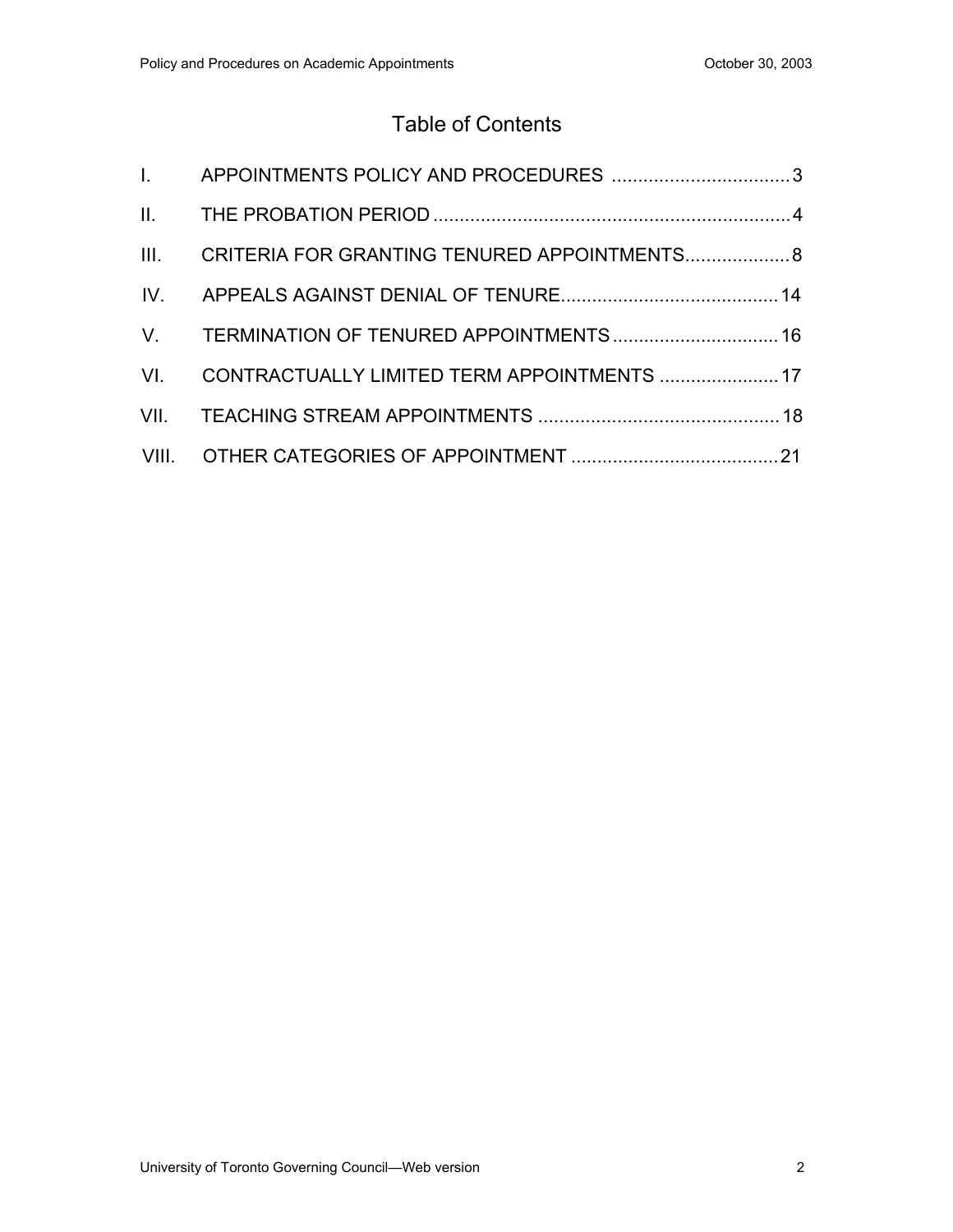## Policy and Procedures on Academic Appointments

 All regulations pertaining to appointments and tenure shall be given in writing to newly-appointed members of the academic staff of the University of Toronto.

## I. APPOINTMENTS POLICY AND PROCEDURES<sup>1</sup>

 There should be a continuous planning process in each academic unit with the objective of delineating future plans and developments. Against such plans, requests for new appointments can be judged and the nature of candidates to be sought determined.

 For the purposes of this document academic unit is defined by Section 1(l)(a) of the University of Toronto Act 1971, amended in 1978. Division head shall mean the Principal, Dean or Director of the corresponding College, Faculty or School, which shall be referred to as division. The following faculties are deemed to be multi-departmental divisions with departmental chairs:

 Faculty of Arts and Science Faculty of Medicine Faculty of Applied Science and Engineering Erindale College (University of Toronto at Mississauga) The School of Graduate Studies The Ontario Institute for Studies in Education of the University of Toronto

Scarborough College (University of Toronto at Scarborough)

- $1_{-}$  Professor (Conditional) and above, and to the rank of Lecturer and Senior Lecturer. Appointments on a sessional and part-time basis should be made in accordance with the Policy and Procedures on Part-Time Appointments. These principles and procedures apply to all full-time appointments to the rank of Assistant
- 2. for the filling of a vacant position in the tenure stream, or for a position with tenure. Approval must be obtained for contractually-limited term appointments as specified in Section 29 below. 2. All divisions must seek the approval of the Vice-President and Provost for an increase in staff, or
- 3. relevant Divisions, the School of Graduate Studies, Scarborough College (University of Toronto at Scarborough) and Erindale College (University of Toronto at Mississauga) in all aspects of appointments policies. Each campus should retain, however, a significant degree of initiative in There should be close co-operation between the Faculty of Arts and Science (St. George) and determining the patterns of faculty recruitment.
- 4. universities as an alternative to new or replacement appointments. Except under unusual circumstances and with the explicit approval of the Office of the Vice-President and Provost, appointment of University of Toronto teaching staff to other universities or the appointment of staff members from other universities to this University should not be on an overload basis. A released time agreement with shared responsibility and payment of reasonable out-of-pocket expenses should be the normal arrangement. Where appropriate, academic units should explore the possibility of using staff resources in other
- 5. obtained and that the selection from this list has been properly and effectively carried out. The Procedures should be adopted to ensure that an adequate list of possible candidates of quality is

 $<sup>1</sup>$  This policy shall be applied to all academic staff members unless an individual specifically requests</sup> consideration under the policy in force at the time of his or her appointment. Previous appointment policies are accessible through the Provost's Office.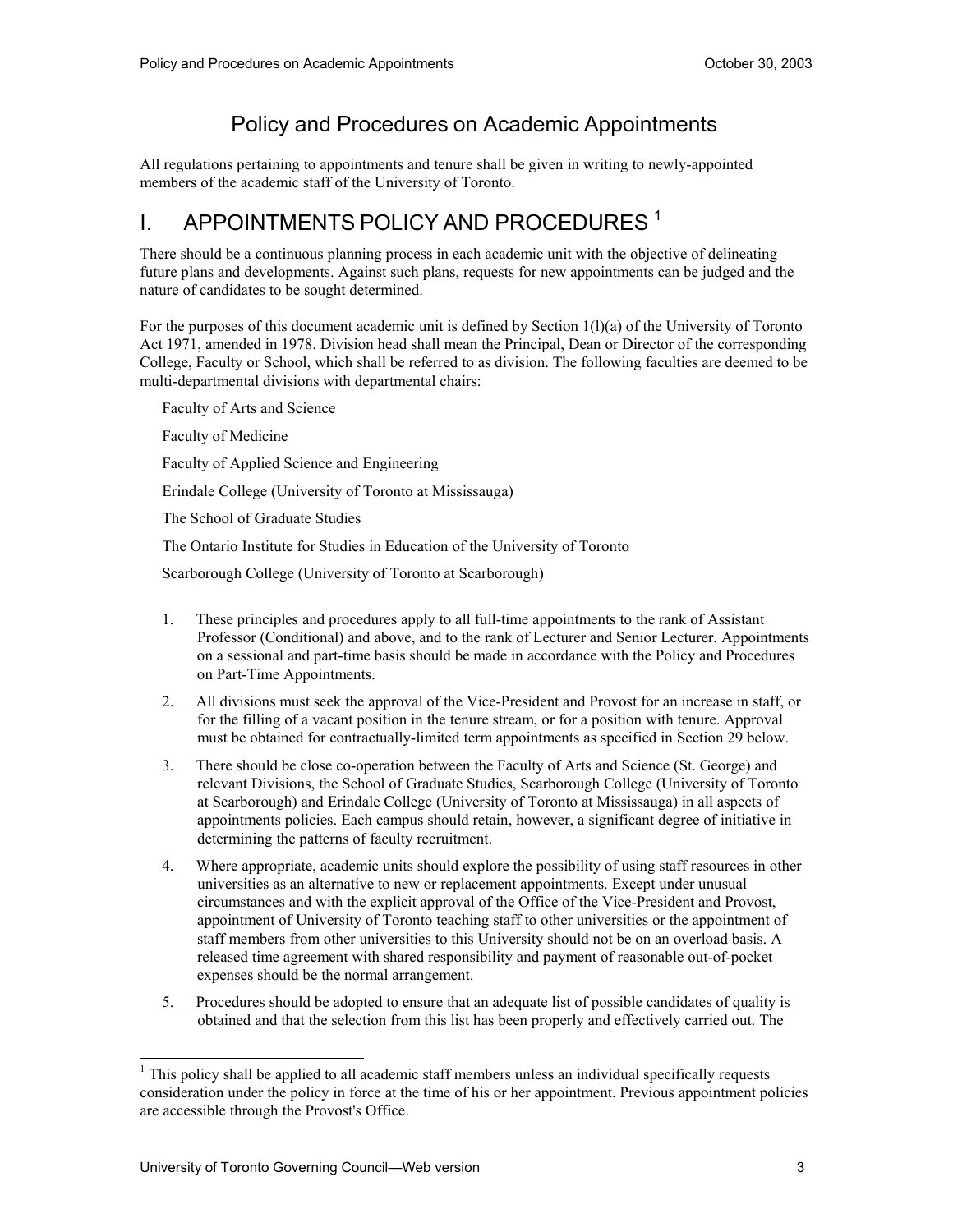Vice-President and Provost with the appropriate consultation should be permitted to waive some or all of the procedural requirements of this recommendation in exceptional cases. Cases where the procedural requirements are waived should be reported to the Academic Board. The procedures should include the following:

- $i)$  CAUT Bulletin as well as in national and international journals in the discipline concerned and other appropriate periodicals. Advertisements must also be sent to all the corresponding divisions or departments in other Canadian universities. The objective of wide advertisement is to ensure that the position is drawn to the attention of as many potential candidates as possible in order to increase the chances that the names of the best possible candidates will appear on the list of those to be considered. The position should be advertised widely in such journals as University Affairs and the
- ii) All documentation for candidates must be obtained in writing. The documentation for each candidate should include a current curriculum vitae and several letters of recommendation indicating the candidate's capacity for scholarship as evidenced by teaching and research.
- $\overline{\text{iii}}$  department which would assist the dean or chair in producing a "short list" of approximately three candidates. These applications should be assessed and judged by a committee of the division or
- $iv)$  recommendation and the reasons for the Committee's selection of the individual over other candidates on the "short list". The division head, if satisfied that an effective search has been made, shall then seek the Provost's approval to authorize the departmental chair in multi-departmental divisions to proceed with the making of a formal offer to the selected candidate. In other faculties, the formal offer to the selected candidate will be made by the head of the division or designate after receiving the Provost's approval. In the case of the appointment of a full professor with tenure, this section is modified by Section II below. In all divisions the division head should be notified of the Search Committee's
- $V)$  College or to another division, institute, centre or department, is to be made at the time of initial appointment, the heads of the academic units concerned should be involved in the preparation of the "short list" mentioned in iii); moreover, each of these academic units should be represented on the committee which assists in the preparation of that list. Similarly the final choice mentioned in iv) should have the approval of the heads of the academic unit concerned. The authorizations mentioned in iv) and v) shall be given by both or all of the division heads concerned after receiving the Provost's approval. Where a cross-appointment, as for example to University, New, Innis, or Woodsworth
- $\overline{vi}$  continuing appointment in another institution. Such appointments will be approved by the division head and normally will be for no longer than one year. Appointments for longer than one year require the approval of the Vice-President and Provost. Visiting appointments are exempt from all other procedures in this document. Visiting appointments normally are those where the individual appointed retains a

#### ΙΙ. THE PROBATION PERIOD

6. University career of research and teaching. Evidence of candidates' teaching ability or potential and assessments of their promise of future intellectual and professional development, should be sought and considered when making such appointments. The Assistant Professor rank should be the normal starting point for a person beginning a

 To qualify for appointment to the rank of Assistant Professor or above, the candidate should be required to show evidence of his or her ability to undertake independent scholarly activity, such as the successful completion of a doctoral programme or other scholarly or professional work regarded by the division or department as equivalent. A candidate who does not so qualify should not be appointed to the rank of Assistant Professor or above, but should receive appointment as an Assistant Professor (Conditional).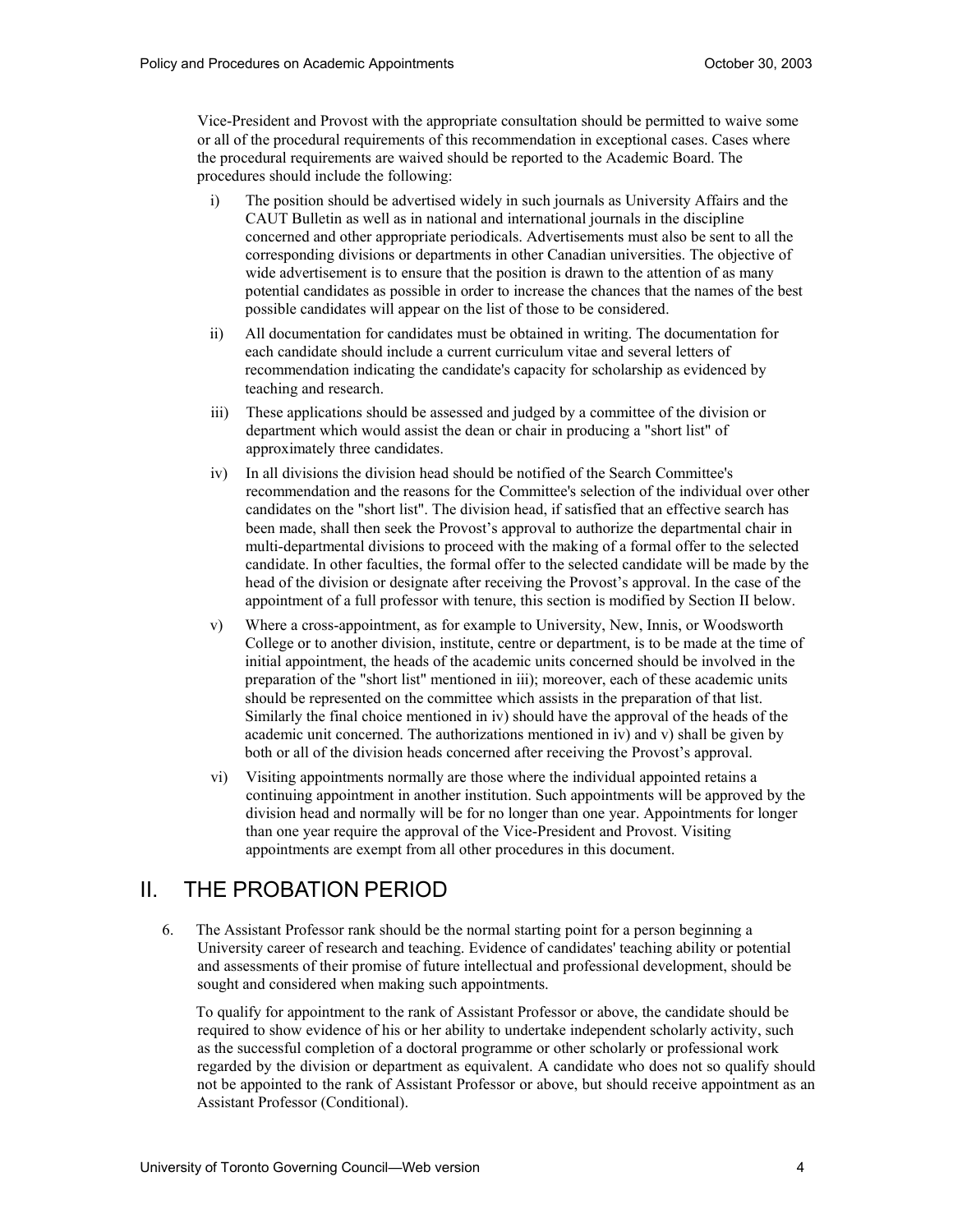- $7<sub>1</sub>$  appointed with the expectation that the Ph.D. degree or its equivalent will be conferred must remain at the Assistant Professor (Conditional) rank until the degree is conferred or until he or she indicates that the formal doctoral programme has been abandoned and is able to show evidence of satisfactory scholarly work. Successful completion of a doctoral programme or other scholarly or professional work regarded by the division or department as equivalent would make the member of the teaching staff eligible for an appointment at the rank of Assistant Professor. Where a member of the teaching staff is expected to enter the tenure stream, he or she should not serve more than six years, including a terminal year, at the Assistant Professor (Conditional) rank. Assistant Professors (Conditional) should receive annual contracts terminable on not less than six months written notice. Any member of the teaching staff enrolled in a doctoral programme at any university and
- 8. three-year contract and it should be clearly understood that the University is under no obligation to renew the contract when it expires. The performance of a member of the teaching staff holding such a contract should be reviewed no earlier than May 1 of the second year of the contract, by a committee appointed by the division head or, in the multi-departmental divisions, by the department chair. For compelling academic reasons such as the need to set up new research facilities, and with the approval of the Vice-President and Provost, an Assistant Professor may be given an initial appointment of up to five years, with a performance review no earlier than May 1 of the penultimate year. Those raised from the Assistant Professor (Conditional) rank to Assistant Professor after the beginning of the regular appointment year, and who are in the tenure stream, shall be deemed to have received a three-year contract from the following July 1. 8. On initial appointment to a position in the tenure stream an Assistant Professor should receive a

 In the case of staff members appointed to graduate departments covering more than one campus, the review committee shall be appointed by the relevant campus department chair, in consultation with the graduate chair where the graduate chair is not also the relevant campus department chair. For faculty cross-appointed to other departments or divisions and where such cross-appointments carry a commitment to at least one quarter of the candidate's salary, the review committee shall be appointed jointly by the respective division heads or department chairs. In the case of staff members who are cross-appointed to New College, Innis College, Woodsworth College or University College, the College principal does not participate in the appointment of the review committee. In these cases the review committee must obtain from the College principal an appraisal of the candidate's College contribution to be considered along with other relevant evidence of the candidate's scholarly ability.

 The review of such an initial appointment should be essentially different in purpose and procedures from a tenure review. The committee should consider two questions.

- a) appointment to be recommended? Has the appointee's performance been sufficiently satisfactory for a second probationary
- $b)$  assist him or her to improve areas of weakness and maintain areas of strength? If reappointment is recommended, what counselling should be given to the appointee to

 The procedures of the review committee should be made known to the appointee, but they cannot be rigidly defined for the University as a whole. Rather the procedures should be flexibly designed by each division or department with the aim of eliciting and considering all possible relevant information. Course evaluation should be considered and also signed opinions of individual students if these are available. Written comments from other department members, formally or informally acquainted with the appointee's teaching or scholarship, should be solicited. The appointee should be asked to submit an account of research or creative professional activity which has been completed or undertaken since the time of initial appointment; however, lack of substantial achievement in this area since appointment should not, in itself, be a cause for non-renewal of contract. Notice that the contract will or will not be renewed on the following July l must be given in writing no later than September 25. If requested, a written statement of reasons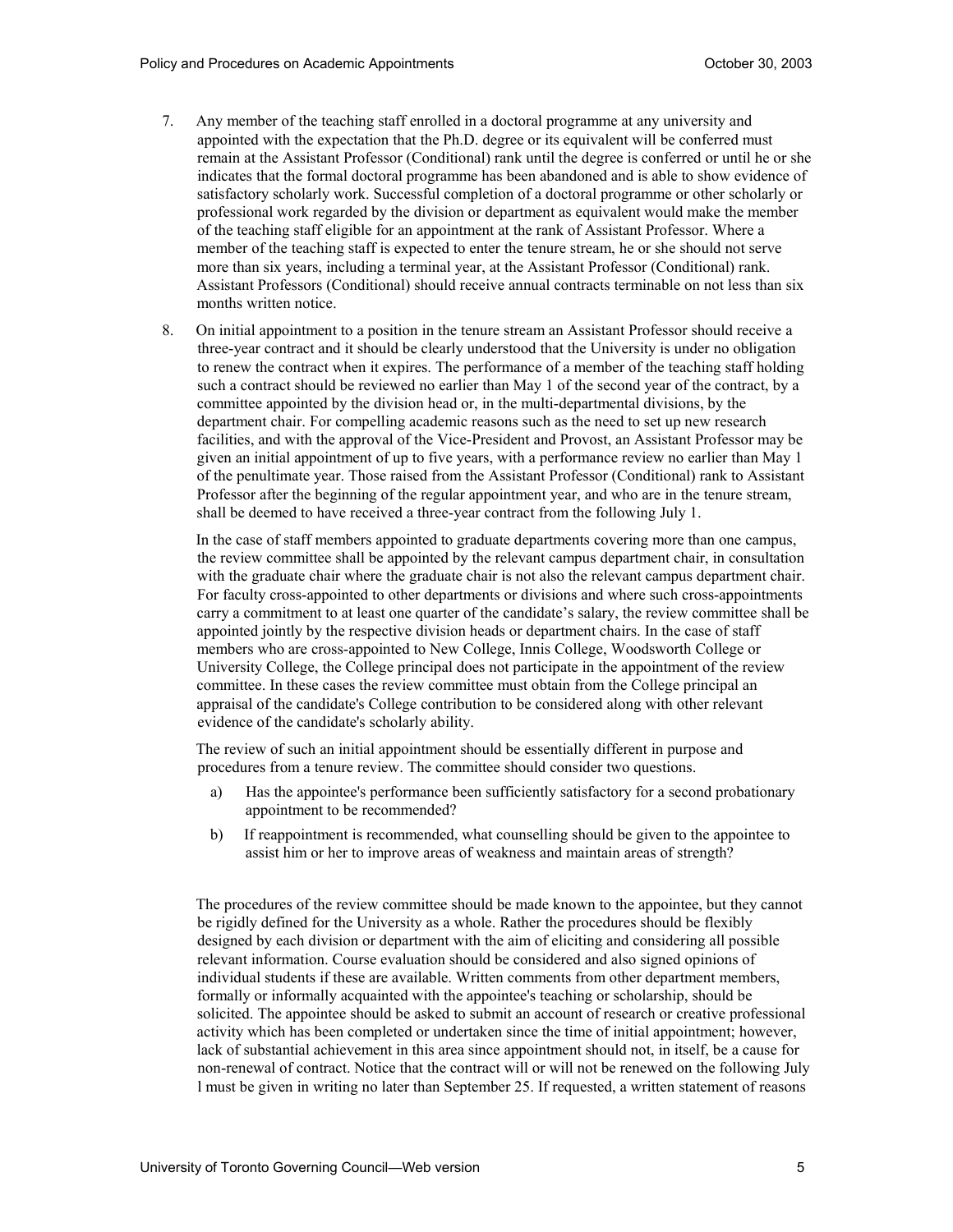for a decision to recommend that a contract not be renewed shall be supplied, within one week of such a request, by the chair of the review committee.

- 9. initial appointment as Assistant Professor in the tenure stream only on one or more of the following grounds: A decision not to renew a contract may be appealed by a member of the teaching staff holding an
	- a) a significant irregularity in the procedure followed by the review committee;
	- $\mathbf{b}$ an unreasonable inconsistency in the application of the current standards of the division or department; or
	- $\mathbf{c}$ improper bias or motive on the part of a member of the review committee.

 In the multi-departmental divisions, the appeal will be considered by the principal or dean. In other divisions, the appeal will be considered by a principal or dean designated for this purpose by the Vice-President and Provost. Where the appellant is cross-appointed, the person to hear the appeal will be determined according to the division in which the appellant holds his or her primary appointment. In a case where the person who would otherwise hear the appeal was a member of the review committee, the Provost should designate another principal or dean (not a member of that committee) to hear the appeal. Appeals must be made in writing within fifteen (15) working days of written notice of non-renewal and the appellant informed of the decision within twenty (20) working days of the appeal. A person appealing a non renewal of contract shall have a right to a summary of any written evidence which must be described in enough detail to enable him or her to make a particular response to all the significant components, and to appear and present arguments on any of the three grounds listed above. The decision of the principal or dean may be appealed to the Vice-President and Provost within ten days. The Vice-President and Provost's decision will be final, and cannot be grieved.

 If an Assistant Professor in the tenure stream is granted a renewal of his or her contract, that renewal should be for a period of up to two years, and he or she must be considered for tenure in the terminal year of this contract. The candidate should be notified of the result of the tenure consideration not later than April l5 of that year. The length of the contract may vary from case to case, particularly if previous service at the rank of Assistant Professor (Conditional) at this University or at an equivalent rank at another university is to be taken into account in establishing an earlier date for consideration of tenure. At the time of making an appointment to the Assistant Professor rank, it is the responsibility of the division head, or of the department chair in the multi- departmental divisions to reach an explicit understanding with the member of the teaching staff as to the time at which tenure will be considered; where the initial appointment involves a cross- appointment, the responsibility for reaching this understanding will rest with the head, or chair, as the case may be, of the division or department of the primary appointment.

 10. In exceptional circumstances, with the approval of the division head and the Vice-President and Provost, a candidate may be considered for tenure earlier than provided for in (9) above but only if the consent of the candidate is obtained in writing. However, no Assistant Professor should be granted tenure until he or she has served a minimum of three years at this University at the Assistant Professor rank except in extraordinary circumstances upon the approval of the Vice- President and Provost. No later than April 15 of the final year of the probationary period, the candidate should be considered for tenure and notified of the result.

 With the consent of the candidate and the approval of the Vice-President and Provost, consideration for tenure may be delayed for one year but not more than two years, to accommodate a maternity, or for reasons of a severe personal circumstance such as a serious illness.

 11. A member of the teaching staff appointed initially at the rank of Associate Professor, with the exception of those appointed under Section 29, either should be considered for tenure at the time of appointment or should receive a three-year contract. In the latter case, he or she should be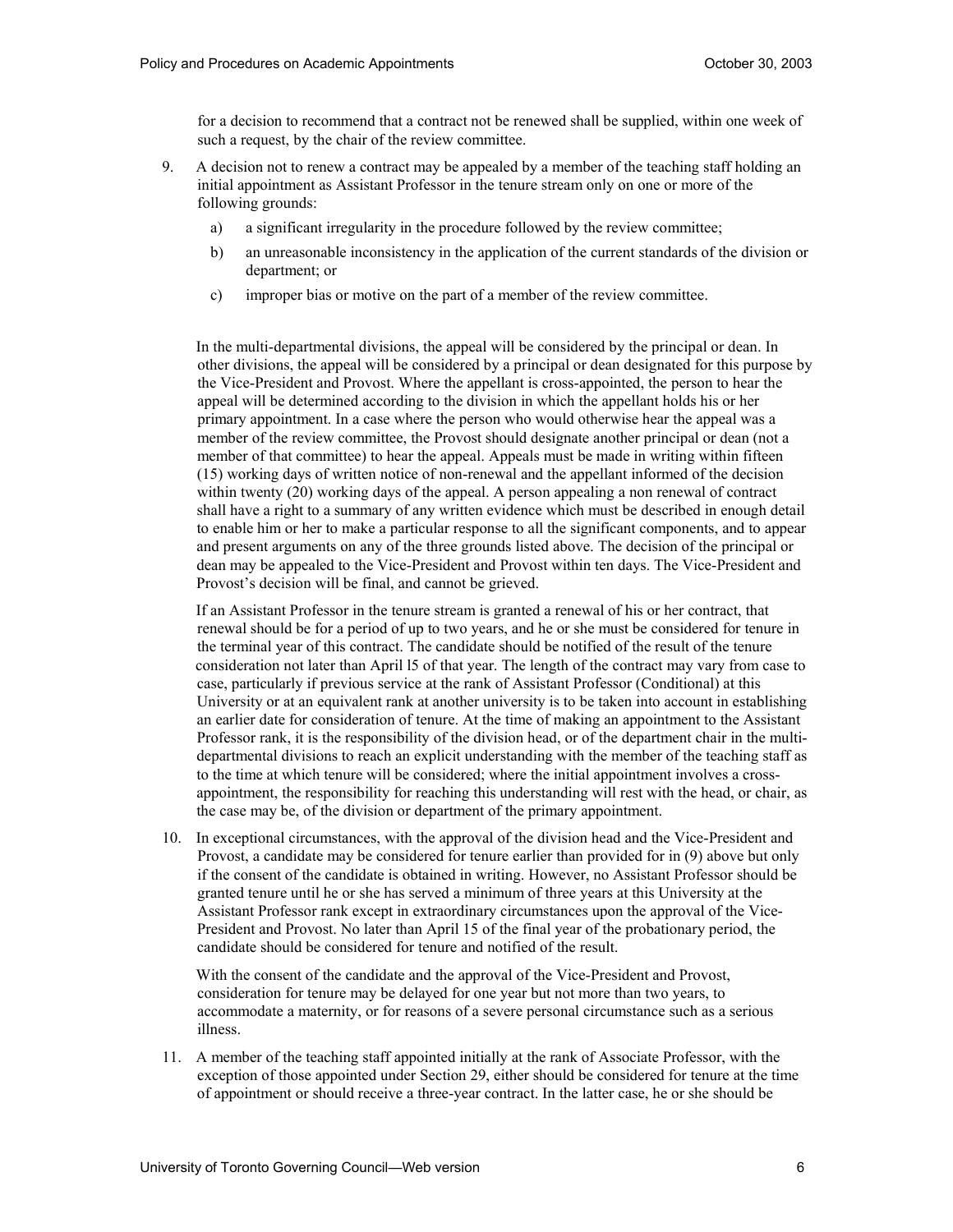considered for tenure in the third year of the contract and should be notified of the result not later than April 15 of that year. If the candidate's consent is obtained in writing, he or she may be considered for tenure earlier. In any case, the regular procedures and composition of committees for consideration of tenure shall be followed.

 If the initial appointment is at the rank of Professor, that appointment should be with tenure, with the exception of those appointed under Section 29. Before the offer of such an appointment is made, the proposal must be approved by the division head, the Dean of the School of Graduate Studies and the Office of the Vice-President and Provost.

 When an academic administrator is recommended for appointment from outside this University under the "Policy on Appointment of Academic Administrators", he or she must also be recommended for tenure in the appropriate department or division, by a duly constituted tenure committee if at the rank of Associate Professor or by the provisions of the preceding paragraph if at the rank of Professor.

 In the case of a member of the teaching staff of a clinical department in the Faculty of Medicine who is also a licensed clinician on the staff of a teaching hospital, the term of the University contract of appointment during the probationary period should normally be made concurrent with his or her corresponding contractual arrangement with the teaching hospital. However, the term of the University appointment during the probationary period should in no case exceed the term of the contract which the member of the teaching staff would otherwise have received under this section or in 8, 9, or 10 above.

Note: The Academic Affairs Committee approved the following on May 1, 1975

 "That, pending the receipt of further advice from the Faculty of Medicine, the implementation of (6) to (11) of the academic appointments policy be delayed for clinical staff. For the purposes of this recommendation, clinical staff are staff in the following departments of the Faculty of Medicine who also hold active staff appointments in an affiliated teaching hospital:

Anaesthesia

Clinical Biochemistry

Family and Community Medicine

Medicine

Medical Microbiology

Obstetrics and Gynaecology

Ophthalmology

Otolaryngology

Paediatrics

Pathology

Psychiatry

Radiology

Rehabilitation Medicine, and

Surgery

 Full-time staff in these departments who do not hold active staff appointments in the affiliated teaching hospitals should remain subject to the same tenure procedures as other full-time University staff members.

 This delay in implementation also applies to any subsequent policy statements arising out of the Appointment Task Force Report, concerning tenured appointments."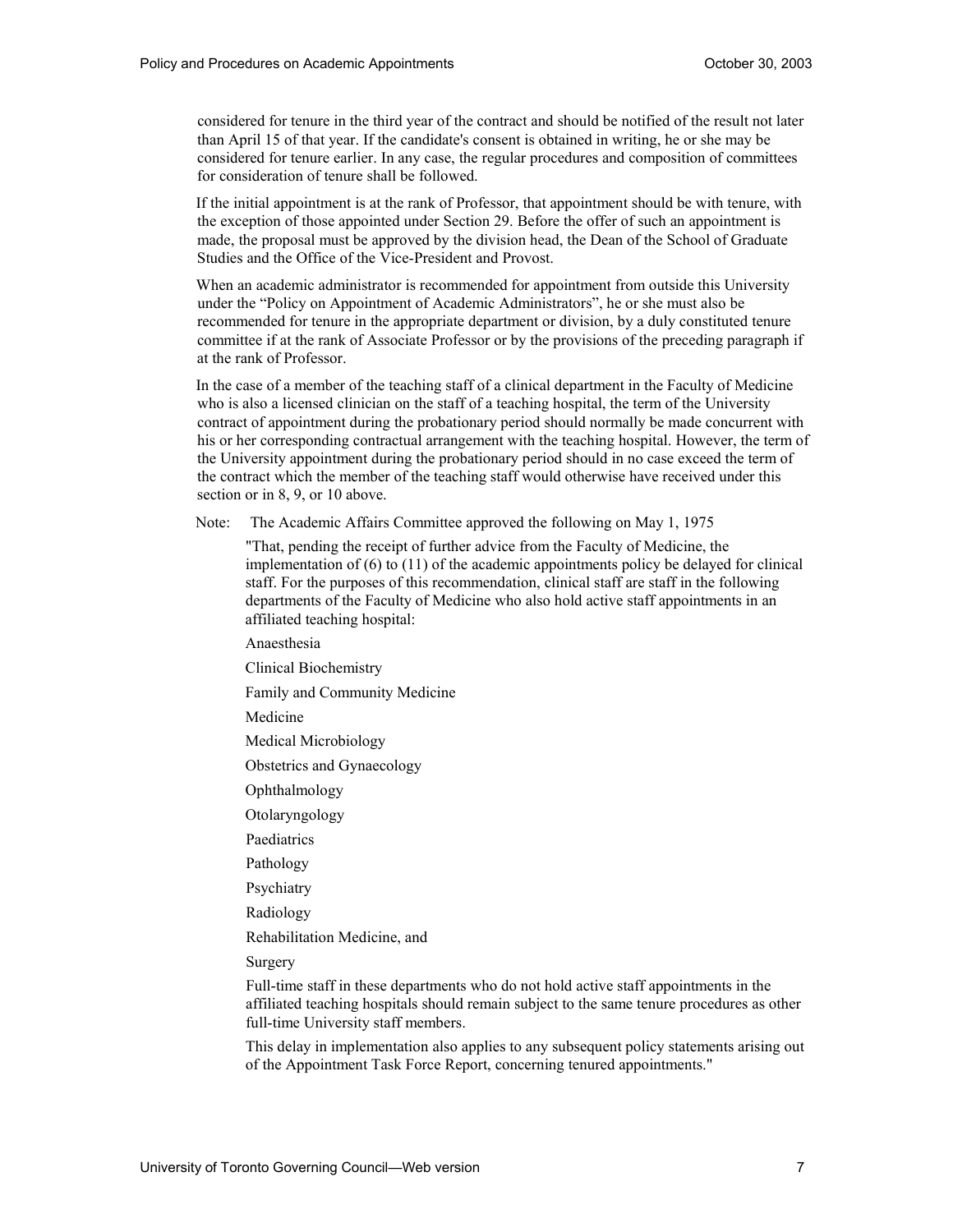## III. CRITERIA FOR GRANTING TENURED APPOINTMENTS

### **The Nature of Tenure**

 Tenure, as understood herein, is the holding by a member of the professorial staff of the University of a continuing full-time appointment which the University has relinquished the freedom to terminate before the normal age of retirement except for cause and under the conditions specified in Sections 27 and 28 below.

 Tenure provides a necessary safeguard for free enquiry and discussion, the exercise of critical capacities, honest judgment, and independent criticism of matters both outside and within the University.

 Tenure entails acceptance by a member of the University of the obligation to perform conscientiously his or her functions as a teacher and a scholar.

Tenure shall be granted only by a definite act, under stipulated conditions on the basis of merit.

- 12. The set of general criteria outlined below should be used as the basis for a decision on the granting of tenure. It is, however, recognized that significant differences among divisions and disciplines in the University will lead to some differences in the detailed application of these criteria. Nevertheless there should be a high degree of uniformity across the University, in standards and procedures for granting tenure.
- 13. Tenured appointments should be granted on the basis of three essential criteria: achievement in research and creative professional work, effectiveness in teaching, and clear promise of future intellectual and professional development. Contributions in the area of university service may constitute a fourth factor in the tenure decision but should not, in general, receive a particularly significant weighting.
	- a) Achievement in research or creative professional work is evidenced primarily, but not exclusively, by published work in the candidate' s discipline; in this context, published work may include books, monographs, articles and reviews and, where appropriate, significant works of art or scholarly research expressed in media other than print. It may also be evidenced by various other types of creative or professional work, including community service, where such work is comparable in level and intellectual calibre with scholarly production and relates directly to the candidate's academic discipline. Research also encompasses unpublished writings and work in progress. Scholarly achievement may be demonstrated by consideration of theses or other material prepared or written under the candidate's direct supervision. In some exceptional cases, weight should be given to "unwritten scholarship" of the type displayed in public lectures, formal colloquia and informal academic discussions with colleagues.
	- b) Effectiveness in teaching is demonstrated in lectures, seminars, laboratories and tutorials as well as in more informal teaching situations such as counselling students and directing graduate students in the preparation of theses. It is, however, recognized that scholarship must be manifested in the teaching function and that a dogmatic attempt to separate "scholarship" and "teaching" is somewhat artificial. Three major elements should be considered in assessing the effectiveness of a candidate's teaching: the degree to which he or she is able to stimulate and challenge the intellectual capacity of students; the degree to which the candidate has an ability to communicate well; and the degree to which the candidate has a mastery of his or her subject area.
	- $c)$  inevitably be based on the vitality and progress the candidate has demonstrated as a teacher and scholar during his or her probationary years at this University. A positive judgment on this criterion means that the members of the tenure committee are reasonably convinced that, following the granting of tenure and the long-term commitment that it An assessment of promise of future intellectual and professional development will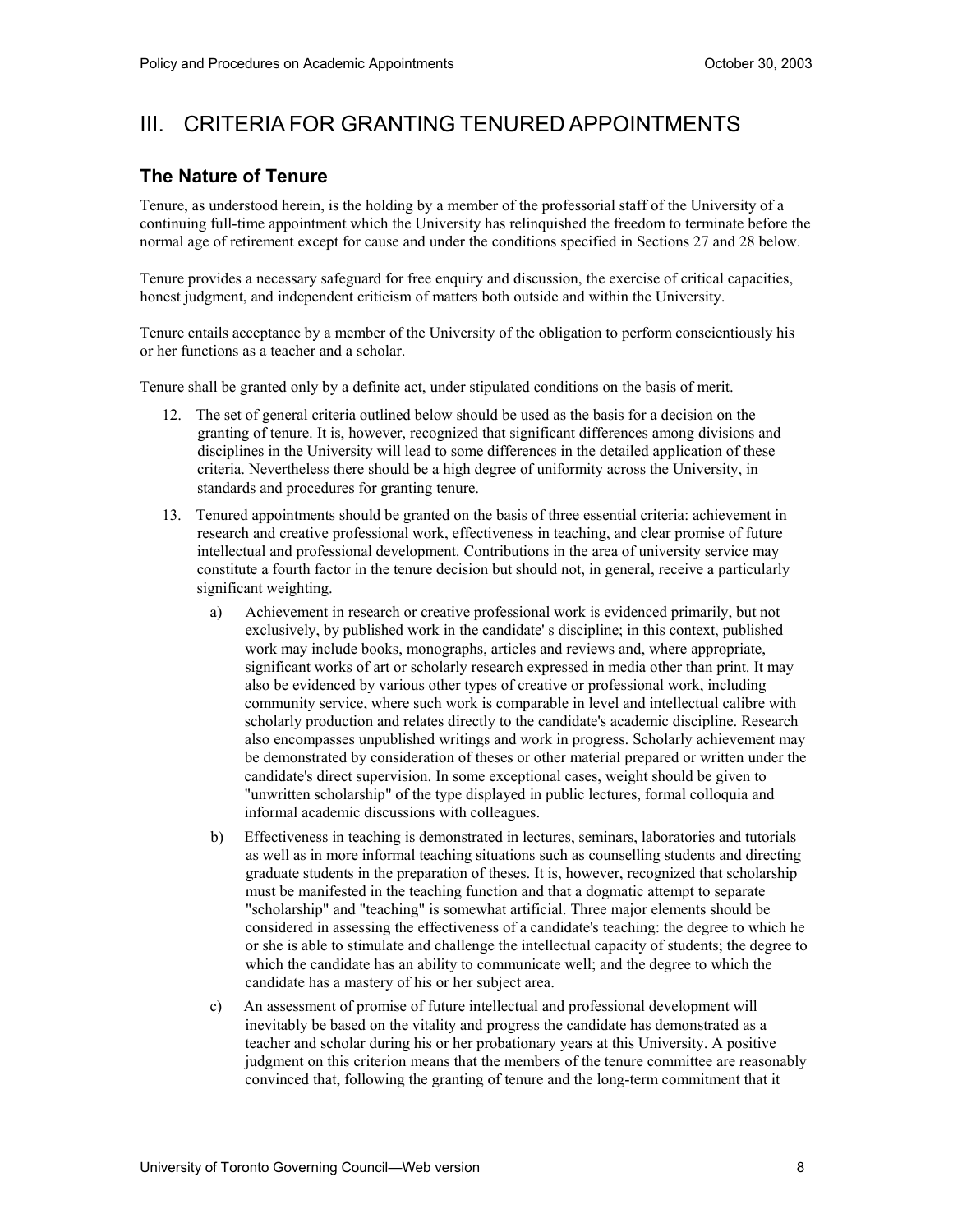implies, the candidate will continue to make a valuable contribution to his or her discipline.

d) University service primarily means university, divisional or departmental committee or administrative work.

 Clear promise of future intellectual and professional development must be affirmed for tenure to be awarded. Demonstrated excellence in one of research (including equivalent and creative or professional work) and teaching, and clearly established competence in the other, form the second essential requirement for a positive judgment by the tenure committee. Only outstanding performance with respect to University service should be given any significant weight and, even then, only if there are no substantial reservations relating to the research, teaching and future promise criteria.

#### 14. **Detailed Procedures for Tenure Consideration**

 Each division head or chair of the department in the multi-departmental divisions shall have the responsibility:

- i) to ensure that those members of the teaching staff who must be considered for tenure in the spring term of an academic year are identified in the previous September;
- $\overline{11}$  serve on the tenure committee. If the staff member has reason to believe that any member of the committee, including the division head or chair, cannot make his or her decision solely on the basis of the evidence available at the time of the tenure committee meeting, he or she should indicate this to the division head or the appropriate Vice-Provost. The division head or chair shall then formally notify the staff member of the final composition of the tenure committee and when the process of review, including assembling of documentation, is about to begin and when it will be completed; to notify formally the candidate as to the individuals whom he or she intends to ask to
- $\overline{\textbf{iii}}$  tenure committee, and to ensure that the fullest possible documentation is made available. Each member of the teaching staff being considered for tenure shall prepare a curriculum vitae as indicated in Section 15 below and shall make available to the division head or chair all papers and documents as indicated below. The division head or chair shall obtain the necessary appraisals of the candidate's work and the evaluation of the internal reading committee with respect to the documentation provided for the tenure committee. The division head or chair shall prepare and provide a brief summary of the content of the above appraisals and evaluation, without identifying their source, to the candidate at the time of submission of the dossier to the tenure committee. in consultation with the graduate chair, to complete and to present the documents to the

The tenure committee shall have the following composition:

- of the department, except in exceptional circumstances and with the approval of the division head and the Vice-President and Provost. The committee shall, in addition to the chair, consist of the head of the division or his or her representative, the Dean of the School of Graduate Studies or his or her representative, as well as four members of the professorial staff having tenure, at least two of who should be from the department involved and the graduate department chair where the department chair and the graduate department chair are not the same person. Any members of the tenure committee who are not members of the department involved should come from cognate departments or i) For the multi-departmental divisions, the chair of the tenure committee shall be the chair divisions.
- $\overline{11}$  head or his or her representative. The committee shall, in addition to the chair, consist of the Dean of the School of Graduate Studies or his or her representative, as well as five members of the professorial staff having tenure, at least two of whom should be from the For non-departmental divisions, the chair of the tenure committee shall be the division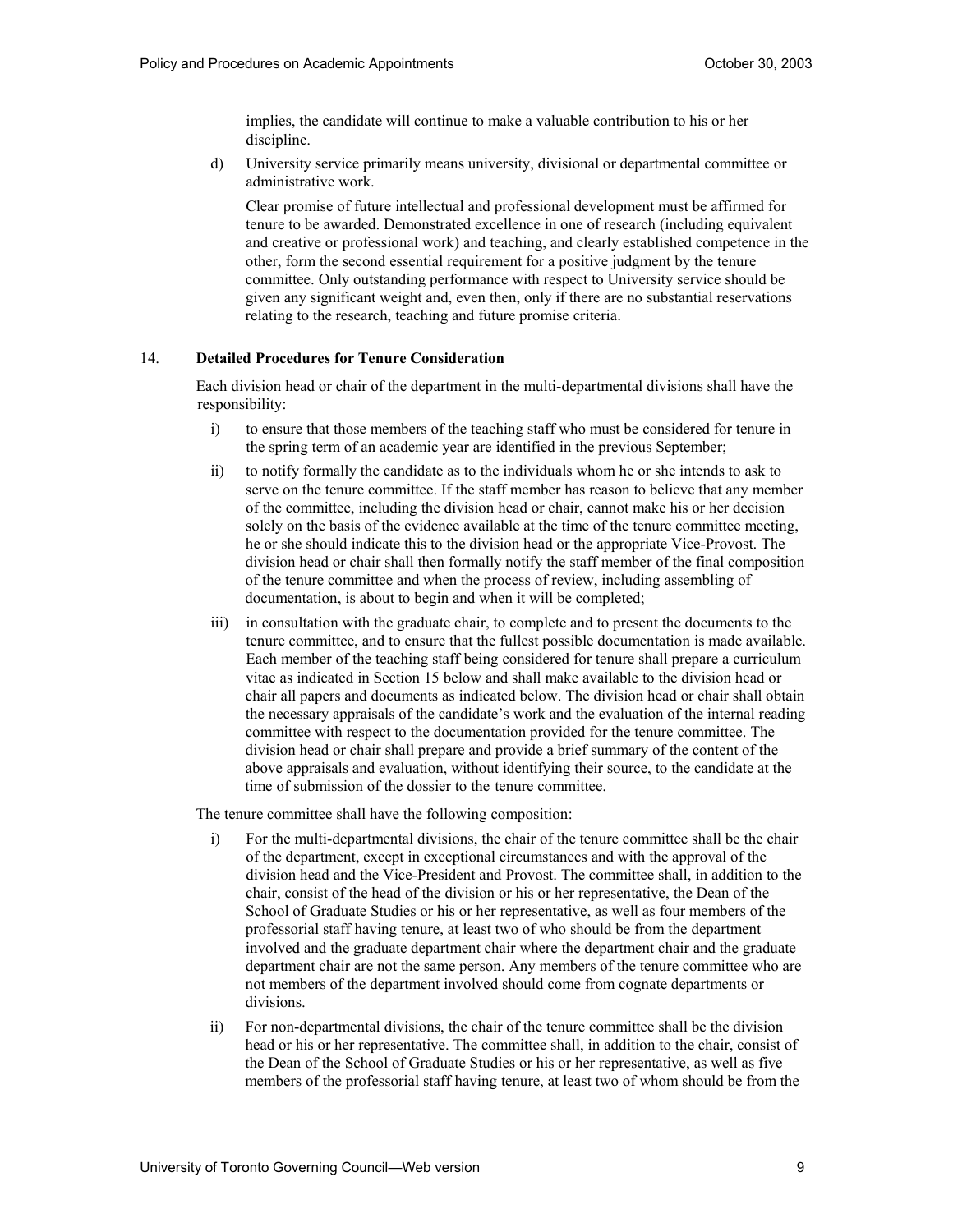division involved. Any members of the tenure committee who are not members of the division involved should come from cognate departments or divisions.

- iii) The provisions below in Sections 17 and 18 must also be followed.
- iv) In unusual circumstances, and with the approval of the division head and the Vice- President and Provost, a tenured professor from another university whose discipline is similar to that of the individual under review may be substituted for one of the members representing the departmental professorial staff or the cognate university unit.

#### 15. **Documentation for Tenure Consideration**

The documentation to be made available to the tenure committee shall include the following:

#### i) **The Candidate's Curriculum Vitae**

 The preparation of the curriculum vitae shall be the responsibility of the candidate with appropriate assistance and advice from the division or department head.

The curriculum vitae should be in four parts:

- a) The academic history of the candidate giving name, date of birth, institution at which each degree was obtained together with the date obtained, titles of graduate theses and supervisors' names (where applicable), list of all teaching and research appointments held and other relevant experience quoting dates and institutions, any honours, prizes, etc., received since the first degree was obtained, the present appointment, and all other activities related to the candidate's work at the University. In addition, there should be a list of all research or other grants obtained, together with the name of the granting agency, the date, the duration, the amount of award and any research contracts entered into.
- b) published, completed but not yet published, in press, submitted for publication, and in progress. This would include books, chapters in books, articles, and review articles written by the candidate and also any work in non-print media as well as the presentation of papers at meetings and symposia. In the case of work which has not yet been published, the candidate should give a brief account of the stage of progress reached at the time the list is prepared. b) A list of the candidate's scholarly and professional work including work
- $\mathbf{c}$ ) candidate has had major responsibility for the design of a course, this should be stated; a course outline and reading list and set of essay topics should be supplied, where these give evidence as to the candidate's ability in designing the course. A list of senior undergraduate students and graduate students supervised, indicating whether primary or sole supervision or else secondary or joint supervision, together with their thesis topics and the dates indicating the period of supervision for each candidate should also be included. A list of all courses, graduate and undergraduate, taught by the candidate. If the
- d) A list of committees and organizations within the University on which the candidate has served. The candidate may also include a similar list of committees and organizations outside the University together with the period of service and the candidate's function on them, where those committees or organizations closely relate to the candidate's academic discipline or scholarly activities.

#### ii) Assessment of the Candidate's Scholarly & Professional Accomplishments

 Copies of the work that the candidate has completed, or has nearly completed, should be given or in the case of non-written work, made known in appropriate form, to the division head or chair who should arrange for its assessment by specialists in the candidate's field. However, the candidate's permission is required before unpublished work may be communicated outside the tenure committee. An internal assessment should be provided by the reading committee specified in iv) below, and additional internal assessments may be obtained from individual specialists.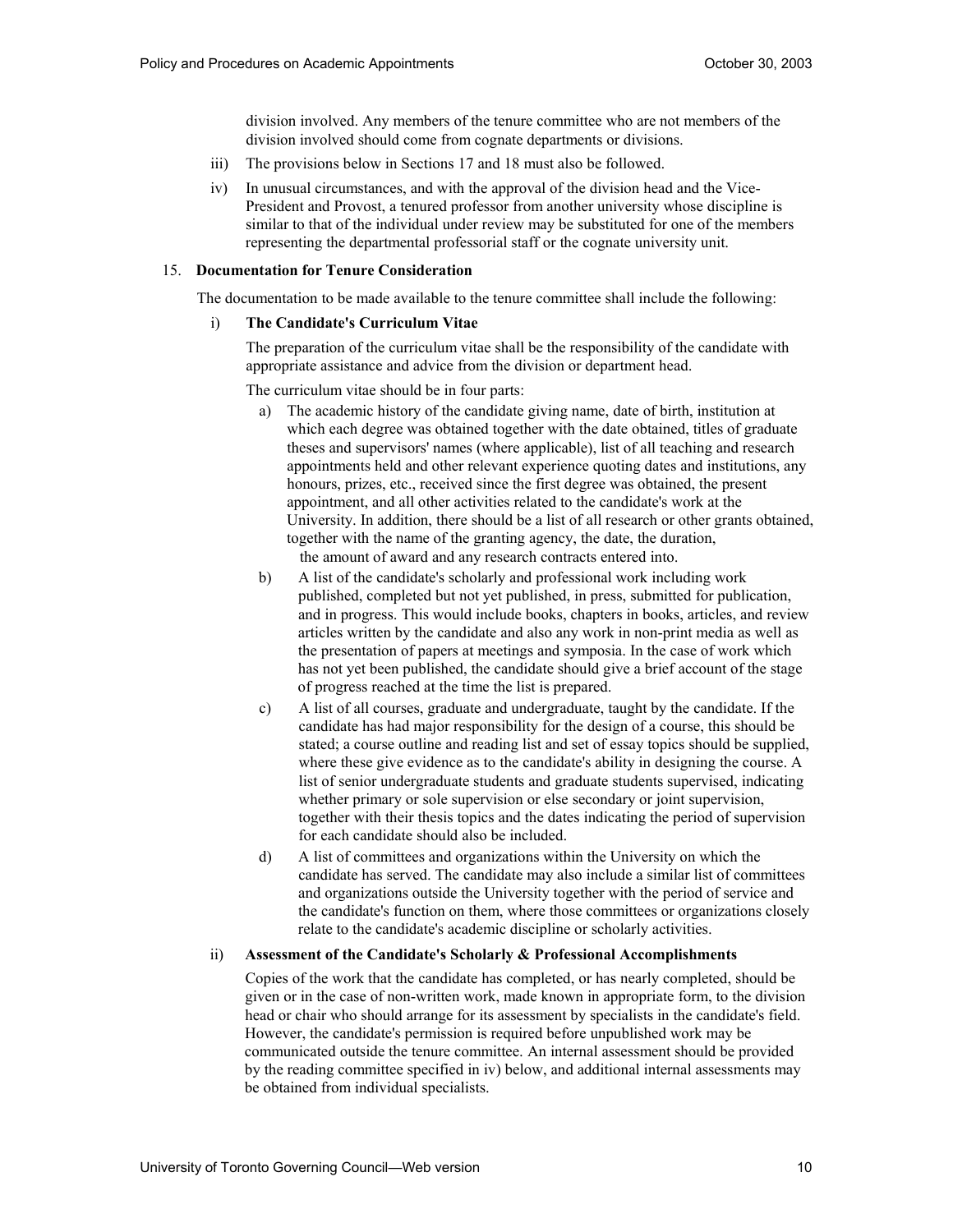Normally, written specialist assessments of the candidate's work should also be obtained from outside the University; the candidate should be invited to nominate several external referees, and the division head or chair should solicit letters of reference from at least one of them and from one or more additional specialists chosen by himself or herself. In addition members of the department, including students, may be invited to submit written opinions of the candidate's qualifications. All referees' letters should be submitted in confidence to the tenure committee with, if appropriate, the chair's comments on the status and competence of the referees.

#### iii) **Assessments of the Candidate's Teaching Ability**

 Written assessments of the candidate' s teaching ability shall be prepared in accordance with guidelines approved for the relevant department or division. These guidelines specify the manner in which the division will provide the committee with evidence from the individual's peers and from students and will offer the candidate the opportunity to supplement his or her files. Changes to divisional guidelines must be approved by the Vice-President and Provost and reviewed by the Academic Board.

 When a member of the teaching staff is or has been cross-appointed, assessments should be sought from all of the divisions in which he or she has taught, and should be taken fully into account by the tenure committee.

#### iv) **Evaluations by Internal Departmental or Divisional Committees**

 Divisions and departments shall establish internal reading and evaluation committees to assess and prepare written evaluations of material presented by candidates with respect to their scholarly and professional accomplishments. Such committees may also gather and provide information concerning a candidate's qualifications with respect to any of the published criteria for the granting of tenure. However, there should be no formal recommendation, in favour of tenure or opposed to tenure, from the department or division or from any group in the department or division, to the tenure committee.

#### 16. **Approval Procedures for Tenure Decisions**

 The tenure committee shall meet and consider all the evidence put before it. The quorum of the committee shall be the full membership. The candidate shall be given an opportunity to make a written statement and/or to appear before and make an oral statement to the tenure committee, but is not entitled to be present throughout or otherwise participate in the tenure consideration. In cases where the committee finds it difficult to reach a clear-cut recommendation on the basis of the evidence available, it may recess for a short period, normally no longer than a month, to obtain additional or supplementary information from the candidate or other sources.

 The meetings of the tenure committee shall be held in camera, and each person accepting appointment to the committee shall agree to treat as confidential all information given to the committee, and all matters pertaining to and deliberations of the committee.

 The tenure committee shall have the power to take only one of two possible decisions: to recommend that tenure be granted or that tenure be denied. A recommendation to grant tenure must be approved by at least five of the seven members of the committee, or six of eight members of the committee in cases where the department chair and the graduate chair are not the same person. Voting is to be by private ballot. When the voting is concluded, the chair of the tenure committee will announce to the committee how each member of the committee voted, and the total number of votes for and against the granting of tenure. If there are more than two negative votes or abstentions, this constitutes a decision to recommend that tenure not be granted. The decision must be taken on the basis of the evidence available at the time of the meeting. Where the committee is unable to reach a decision promptly, a new committee shall be established immediately to take one of the two decisions required unless the Office of the Vice-President and Provost is convinced that the circumstances are unusual enough to justify delaying the appointment of a new committee for a period of up to one year. For the purposes of this section, a new committee is one in which all of the members, except the ex officio members, are new.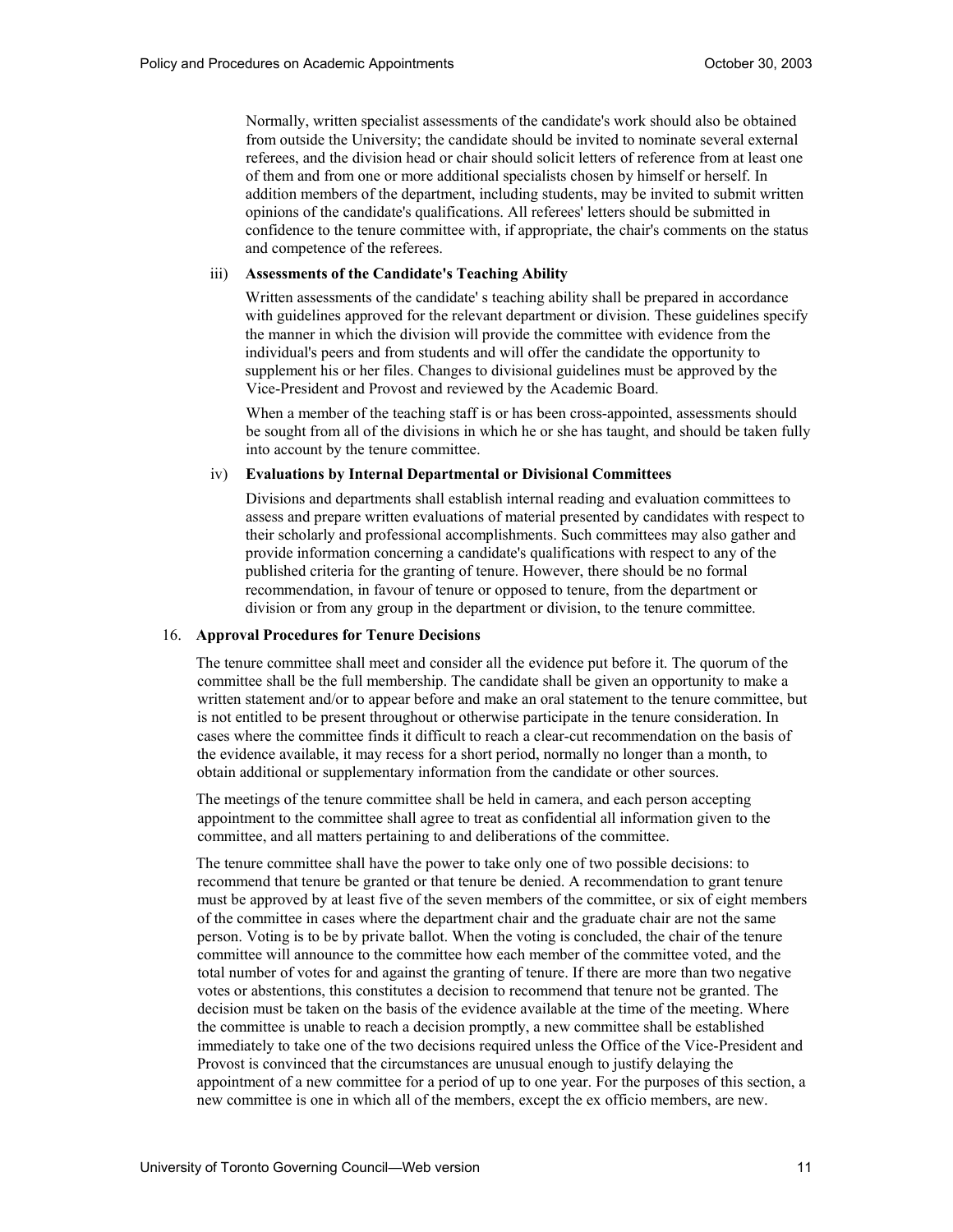Reasons for a proposed negative recommendation shall be given to the candidate who shall have an opportunity to respond to them, either orally or in writing, within fifteen days of notification. Thereafter, the committee shall make its final decision on the recommendation for communication to the head of the division and shall prepare and adopt a statement of the reasons for the decision, and, in the case of a negative decision, a summary of the evidence. The summary of the evidence should be prepared in sufficient detail to enable the candidate to make a particular response to all of the significant components if he or she appeals to the Tenure Appeal Committee in Section 23 below.

 As soon as practicable after the tenure committee's decision, the head of the division should inform the candidate whether or not tenure has been recommended and so inform the President through the Office of the Vice-President and Provost. At this point, in the event of a negative recommendation the candidate should be furnished with the statement of reasons for the decision and the summary of evidence.

 After the President has made his or her decision on the recommendation of the tenure committee he or she shall notify the head of the division and the candidate. Where tenure has been denied, the division head or the chair of the department in consultation with the division head should recommend the duration of the candidate's terminal contract which should be for either one or two years followed by automatic termination with no further review.

 Approved awards of tenured appointments shall be reported to the Academic Board of the Governing Council for information.

#### 17. **Cross-Appointments from Externally Controlled Institutions**

 Members of the teaching staff may hold cross-appointments to externally controlled institutions and to other academic units in the University according to the following regulations set out below and in Section 18.

 Members of the teaching staff who are cross-appointed from externally controlled institutions, including other universities, the Royal Ontario Museum, and the Ontario College of Art and Design, shall be deemed to hold part-time appointments making them ineligible for tenured status in the University. Those members of staff now cross-appointed from these institutions, and already holding tenured appointments, shall continue to do so.

- 18. Cross-Appointments within the University
	- i) Members of the teaching staff may hold cross-appointments to University College, New College, Innis College, the School of Continuing Studies, and Woodsworth College, but such appointments should not be designated as the primary or secondary appointment unit for the purposes of this document, no matter what share of the salary may be carried by the budget of any of these colleges. Such units shall not be entitled to representation on the tenure committee, or to participate in deciding on committee membership or in the preparation of documentation. Where a candidate is under consideration for tenure and holds such a cross-appointment the chair of the tenure committee must secure from the college principal an evaluation of the candidate's contribution to the college and such evidence shall be considered by the tenure committee.
	- $\overline{11}$  University, duties and salary should be divided in such a way that there is always a primary appointment, carrying more than fifty per cent of salary and a secondary appointment carrying the salary balance. If a faculty member is appointed to more than two academic divisions or departments within the University, that unit which carries the largest salary share should be designated as the primary appointment unit. For purposes of tenure consideration the operative division of salary leading to the definition of the primary appointment should be that in effect in the month of September immediately preceding the spring in which the tenure decision is to be made. The division in which the primary appointment is held will take responsibility for endeavouring, as far as it is within its power and control, to see that the appointee's rights are protected. In the case of a member of the teaching staff who holds a cross-appointment within the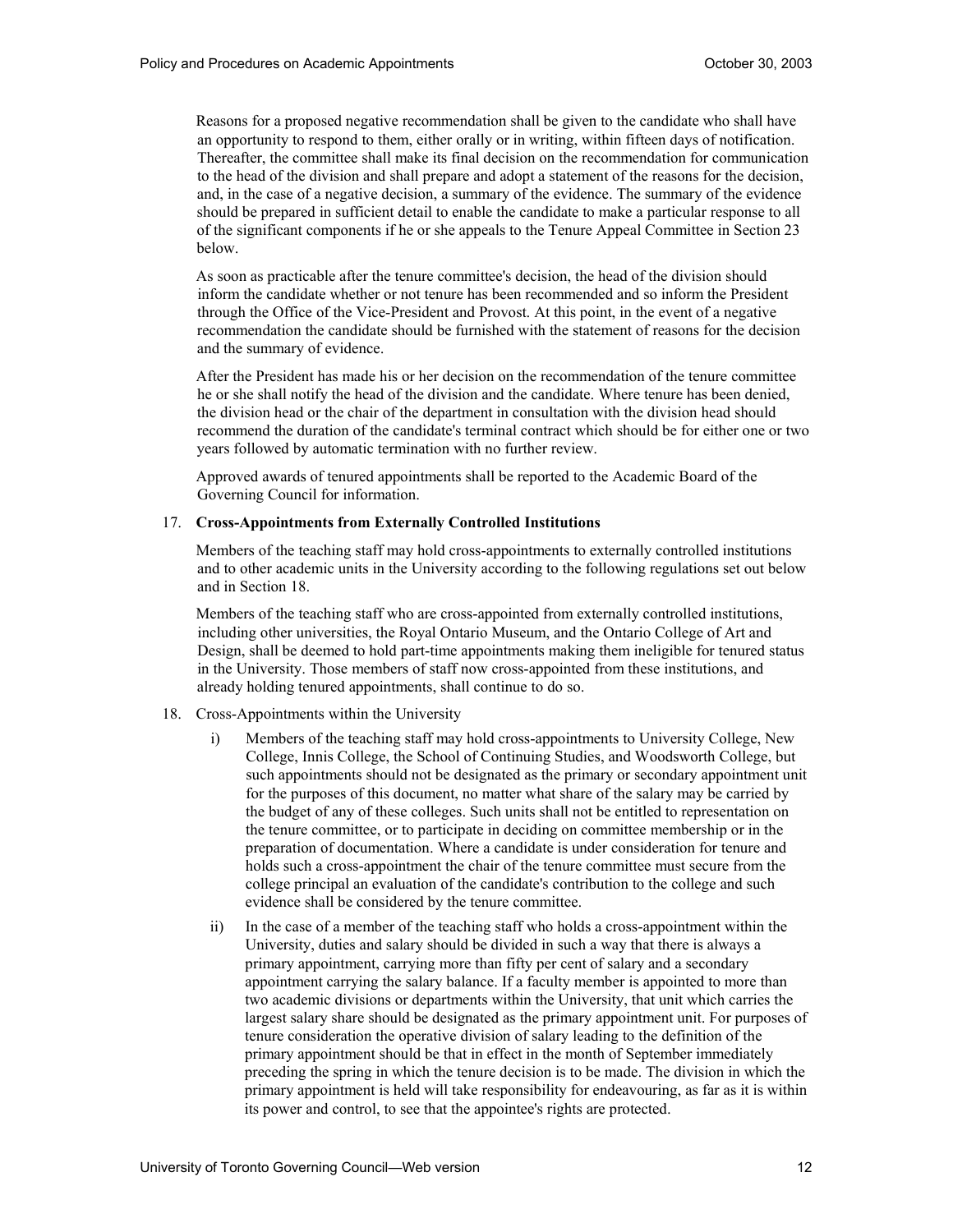The head of the division in which the primary appointment is held shall through such officers (e.g., departmental chairs) as are appropriate, be responsible for notifying the candidate and for the preparation of the documentation for the candidate's tenure consideration.

 The preparation of documentation must be done in collaboration with the appropriate officers of other divisions in which the candidate holds or has held cross-appointments, and the evidence of this collaboration must be placed before the tenure committee; its absence shall be grounds for a request for a review of the decision. The officer of the division or department of primary appointment and the officer of the division or department of secondary appointment should submit recommendations for members of the teaching staff to be appointed to the tenure committee to the head of the primary division, who should appoint the teaching staff members. The tenure committee shall then be enlarged by one member, the chair of the department or other academic officer of the division in which the secondary appointment is held. Six votes shall then be required to recommend tenure. If there are more than two negative votes or abstentions this constitutes a decision to recommend that tenure not be granted. The quorum of the committee shall still be the total membership.

 Where the candidate holds or has held more than one cross-appointment, the head of the division of primary appointment shall appoint the additional member from one of the departments or divisions of secondary appointment after consultation with the heads of divisions and chairs concerned. Other divisions where secondary appointments are held shall be asked for their evaluation of the candidate, but shall not be entitled to representation on the committee, or to participate in deciding on committee membership, or in the preparation of documentation. In no case, regardless of the number of cross-appointments, should more than eight people serve on the tenure committee.

- iii) All faculty appointed to a tenure-stream position shall hold a non-budgetary cross- appointment to an appropriate graduate department. Decisions regarding such cross-appointments shall be made jointly by the appointing unit and the graduate department.
- $iv)$  undergraduate or graduate departments other than the principal graduate department appointment under para (iii), as appropriate, regardless of campus. Such cross- appointments must have the consent of all departments and divisions involved, and will not confer primary or secondary appointment unit status, or any review or tenure committee rights and responsibilities, upon the departments to which these other cross- appointments are made. Members of the teaching staff may hold cross-appointments even without salary in
- $V)$  members of St. George campus departments may continue their membership in those departments, if they so choose, through non-budgetary cross-appointments. Such cross- appointments will have the status, for the purposes of this document, of those described in (iv) above. The same provision holds for any current St.George faculty with non- budgetary cross-appointments to UTM and/or UTSC. Those current (as of 30 June 2003) UTM and UTSC faculty who are non-budgetary

#### 19. **Appointments Authority of Centres and Institutes of the University**

 The following multi-disciplinary centres and institutes of the University, which have both master's and doctoral programmes, shall be granted authority to initiate appointments and to recommend tenure and promotion:

Centre for Medieval Studies

Centre for the Study of Drama

Centre for Comparative Literature

Institute for the History and Philosophy of Science and Technology

Centre of Criminology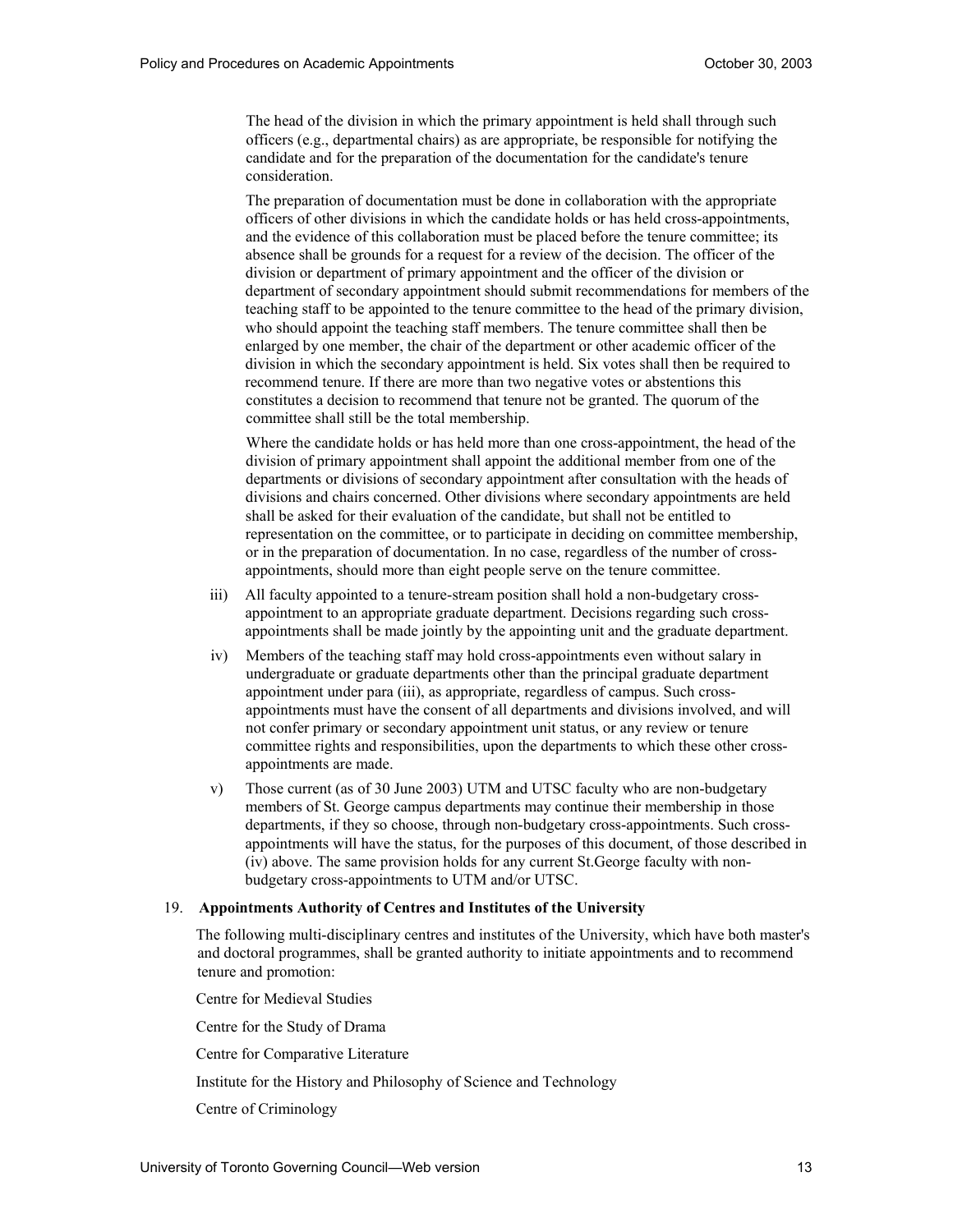Canadian Institute for Theoretical Astrophysics

 Such appointments, although initiated by a multi-disciplinary unit, should still be cross- appointments since they should always include a divisional or departmental component. The multi-disciplinary centre or institute should, however, be the unit of primary appointment.

 Other centres and institutes which develop both master's and doctoral programmes may be granted similar authority but only with the written agreement of the Dean of the School of Graduate Studies and the Vice-President and Provost, and on the recommendation of the Academic Board to the Governing Council. All such applications should be dealt with on an individual basis. Unless approval is granted as outlined above, such units shall not be regarded as the primary appointment unit for the purposes of this document.

 The University's policies and procedures for academic appointments shall be followed for primary appointments by multi-disciplinary centres and institutes. However, before approving such appointments, the Vice-President and Provost and the Dean of the School of Graduate Studies should ensure that there is an academic need in terms of teaching and research, and also that a suitable cross-appointment cannot be arranged from within the University. The Dean should also ascertain that a prospective appointee will meet the appointment standards of the unit of secondary appointment.

 [COMMENT: Section 20 and 21 have been deleted. They dealt with cross-appointments and tenure specifically for Erindale and Scarborough teaching staff as differing from St. George teaching staff. They have now been included in sections 8, 14, 16 and 18.]

## IV. APPEALS AGAINST DENIAL OF TENURE

#### 22. **Tenure Appeal Committee**

 The Tenure Appeal Committee shall consist of a chair and four other members drawn from a Panel of up to eight members. The members shall be appointed by the President after consultation with the University of Toronto Faculty Association. The chair of the committee shall be appointed by the President. Members of the Tenure Appeal Committee shall have two-year terms with half of the membership completing their terms each year. The chair shall have a two-year term.

 Future vacancies, including that of the chair, shall be filled by the President after consultation with the Association.

#### 23. **Grounds for Appeal**

 A person who has been denied tenure shall have the right to appeal on one or more of the following grounds.

- a) committee, or in the selection of its members; A significant irregularity or unfairness in the procedure, followed by the tenure
- $b)$ Improper bias or motive on the part of any member of the tenure committee;
- $c)$  influenced the decision of the committee; Improper bias or motive on the part of any person whose opinion may have materially
- $\mathbf{d}$  have been available to the committee and in light of the standards that were generally applied in the division in recent years. The decision is unreasonable in the light of the evidence which was available or should

#### 24. **Review Procedures for Appeals**

 A candidate must give notice of appeal against a denial of tenure within thirty working days of being informed of the President's decision. The Tenure Appeal Committee shall have the power, under circumstances which it considers exceptional, to extend this time limit. The notice of appeal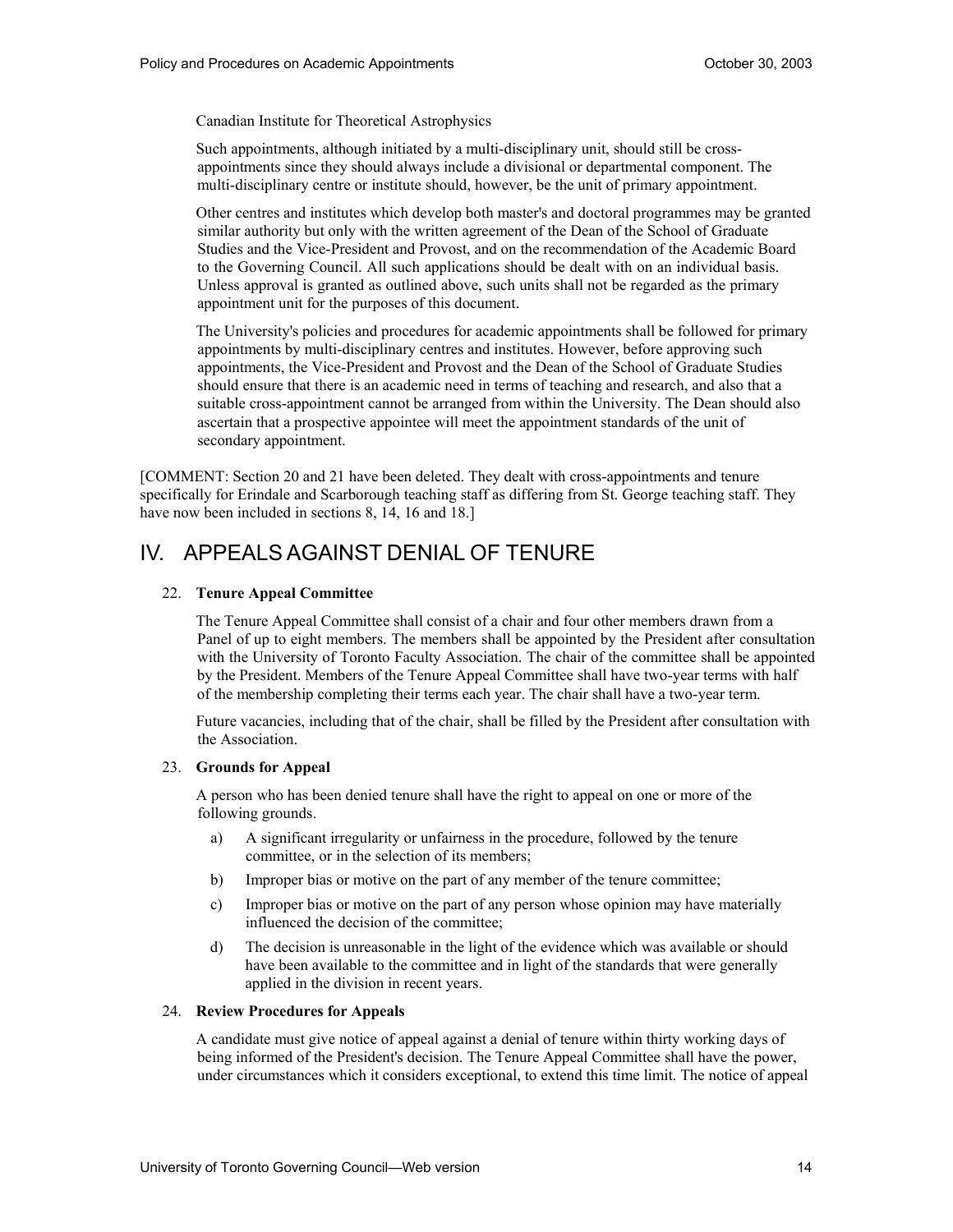should be addressed to the chair of the Tenure Appeal Committee and should specify the grounds on which the appeal is based.

 The candidate and the chair of the department or head of the division concerned shall both be given an opportunity to appear and present evidence and argument to the Tenure Appeal Committee. If it is thought necessary, the Tenure Appeal Committee may request that an investigator be appointed to assist it.

 The Tenure Appeal Committee shall have the following two options open to it, and its decision concerning these two options shall be final. It may:

- a) dismiss the appeal; or
- $b)$  tenure committee to be set up by the President for consideration of the question of tenure. In circumstances which it considers exceptional, the Tenure Appeal Committee shall have the power to direct, in general terms, the composition of the second tenure committee. The recommendation of the second tenure committee shall not be subject to further review. In cases where only technical or procedural matters are at issue, the Tenure Appeal Committee may recall the original tenure committee to reconsider its decision. Such action would require prior agreement from the appellant. if it finds that any grounds in Section 23 above are substantiated, remit the case to a second

#### 25. **Procedures for Second Tenure Committees**

 Subject to directions as to membership of a second tenure committee noted in Section 24(b), the composition of the second tenure committee shall resemble that of the original tenure committee, but shall not include any member of the original committee. The only exception to the composition of the second tenure committee resembling that of a regular tenure committee shall be the requirement that the second tenure committee include at least one tenured professor from another university whose discipline is similar to that of the individual under review.

 In the selection of members of the second tenure committee, the candidate and the chair of the department in multi-departmental divisions, or the head of the academic division, shall identify to the President the names of any individuals who are clearly unacceptable as members of the second tenure committee. The President, in consultation with the division head, shall then select the chair and the other persons for the second tenure committee and advise the appellant and the head of the academic division of the individuals selected. If either the candidate or the chair of the academic department or head of the academic division then wishes to protest the inclusion of any member on the committee, it shall be his or her responsibility to present to the President evidence of previous involvement of that individual in the decision of the original tenure committee which would justify disqualification.

 The second tenure committee shall be empowered to obtain such information and to interview such persons as it may judge to be useful to its reaching a judgment of the case. The appellant and the departmental chair or head of the academic division of which the appellant is a member shall have the right to make representation to the committee (either orally or in writing as the committee may direct). Information about the appellant to be considered shall include that which relates to the performance of the individual for the period up to the time of review by the original tenure committee. No contributions to teaching and research made subsequent to the decision of the original tenure committee shall be admissible for consideration.

 The quorum of the second tenure committee shall be the full membership. All members of the second tenure committee including the chair shall have a vote. A motion of the second tenure committee to recommend the granting of tenure shall require at least five votes in favour to be carried. If there are more than two negative votes or abstentions, this constitutes a decision to recommend that tenure not be granted.

 Meetings of the second tenure committee shall be held in camera, and each person accepting committee, and all matters pertaining to and deliberations of the committee. appointment to the committee shall agree to treat as confidential all information given to the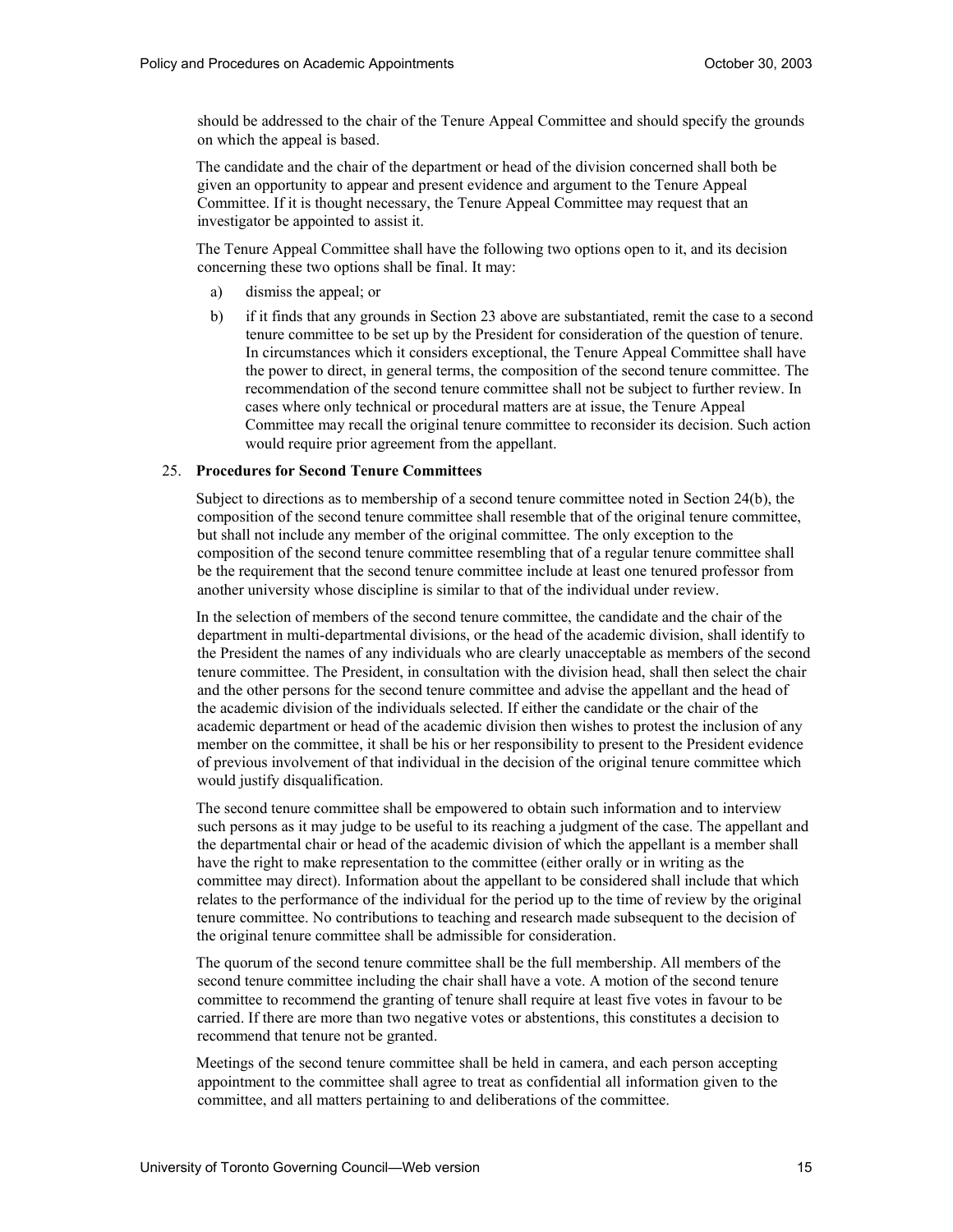The chair of the second tenure committee shall report the committee's recommendation to the President. The President will inform the candidate of the tenure decision with a statement of reasons supporting that decision.

 In matters of procedure not provided for in this section, the procedures prescribed for the original tenure committee shall apply.

#### 26. **Rights of Faculty Members Granted Tenure upon Appeal**

 In the event that a faculty member is granted tenure by the second tenure committee, that person shall immediately be considered for any promotion and be eligible for any merit salary increases that may have been denied him or her by reason of the tenure denial. In the event of undue delay or similar circumstances, a faculty member who has been granted tenure by the second tenure responsibly incurred in his or her tenure appeal. committee may apply to the President of the University for reimbursement of expenses

## V. TERMINATION OF TENURED APPOINTMENTS

#### 27. **Grounds for Termination**

 The appointment of a member of the teaching staff holding tenure may be terminated by the University prior to the normal age of retirement either:

- $a)$ for cause, which means:
	- l) persistent neglect of, or repeated refusal without sufficient cause to carry out, reasonable duties assigned by the appropriate academic authority;
	- 2) inability to carry out reasonable duties, except for reasons falling within B) below;
	- $3)$  without limitation, competence in teaching and research; failure to maintain reasonable competence in his or her discipline, including,
	- $4)$ gross misconduct; or
- $b)$  beyond his or her control from carrying out reasonable duties, including, without limitation, physical or mental illness or injury, except where and so long as the member (or his or her legal representative) makes no claim against the University for salary or where, without fault on his or her part, the member is prevented by a cause or matter other remuneration.

#### 28. **Procedure Relating to Termination**

- a) for termination of the appointment of a member of the teaching staff holding tenure and Where a division head has or is presented with reason to believe that a ground may exist either:
	- $\overline{1}$  of Behaviour on Academic Matters, or the ground does not constitute an offence under the University of Toronto Code
	- $\overline{ii}$  appropriate person not to proceed with a charge against the member under the Rules of Procedure governing the proceedings of the University Tribunal, the ground may constitute such an offence but a decision is made by the

 the division head shall immediately notify the Vice-President and Provost and the President of the University and request the President to appoint a Hearing Committee for the purposes hereinafter set out. If the President accepts the request, he or she shall initiate the procedures outlined in the following sections.

b) An attempt shall be made to settle the matter informally at a meeting involving the President, the Vice-President and Provost, the division head, the member of the teaching staff and a disinterested senior academic administrator or senior professor acceptable to the member and to the division head.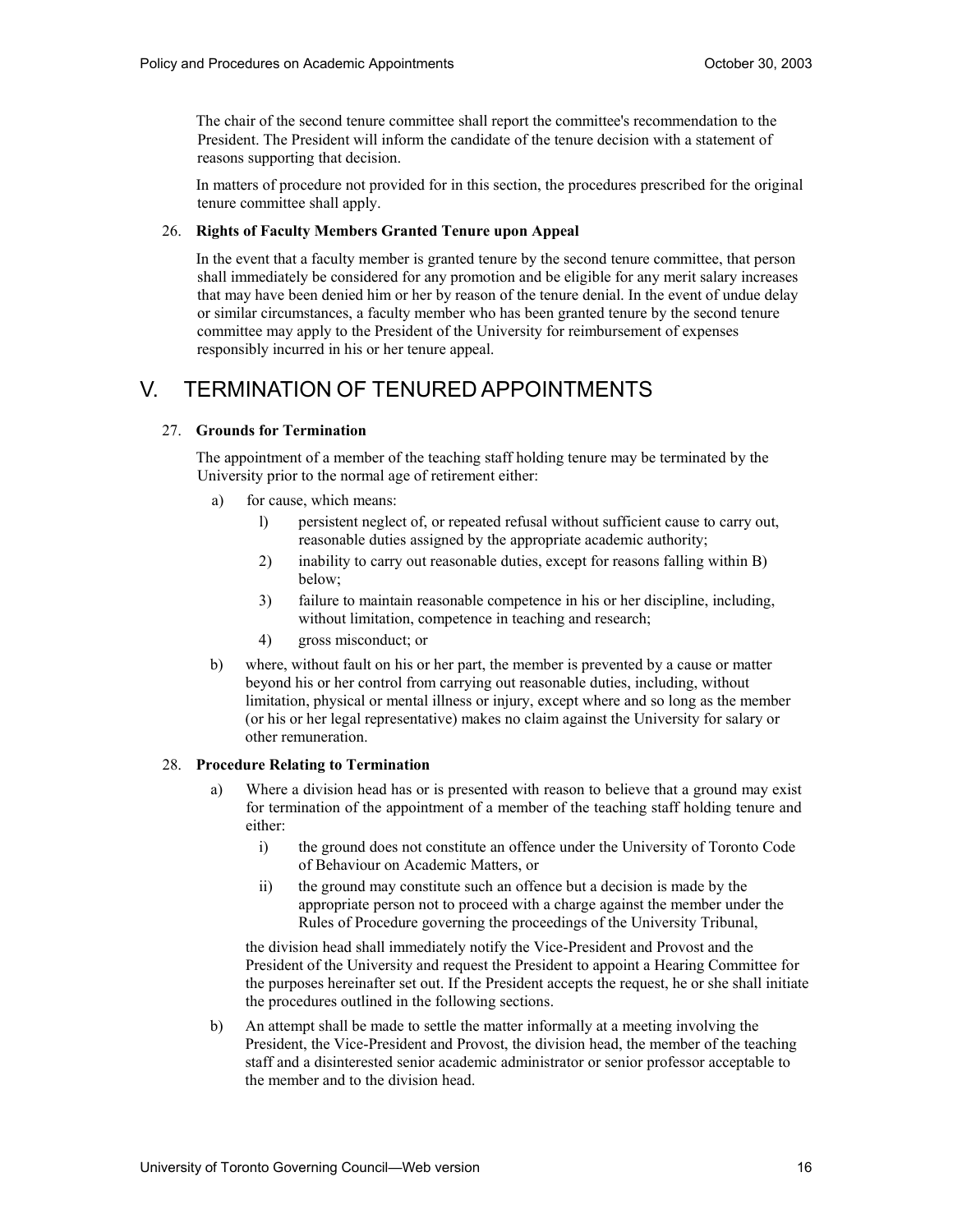- c) If the attempt to settle the matter informally fails, the President shall inform the member of the teaching staff, in writing, of his or her intention to institute proceedings for termination of appointment and shall give reasonable information as to the alleged ground for termination.
- $\mathbf{d}$  of three university faculty members from this University or elsewhere. If agreement cannot be reached on the composition of the Hearing Committee within the three-week period, the most senior judge of the Supreme Court of Ontario who is willing to act and who is not a member of the Governing Council shall be asked to name the Hearing Within three weeks the President and the member shall jointly name a Hearing Committee Committee.
- e) The Hearing Committee shall inform the President and the member of the time and place designated for the hearing. The hearing shall commence within three weeks of the appointment of the committee.
- $f$  Powers Procedure Act, 1971 whether a ground for termination of appointment exists. The Hearing Committee shall proceed to determine, in accordance with the Statutory
- g) The President and the member shall be the parties to the proceedings.
- $h)$  President may carry a recommendation for termination to the Governing Council or impose some other sanction. If the Hearing Committee decides that a ground for termination does not exist but that misconduct has taken place (whether or not the nature of which may constitute an offence under the University of Toronto Code of Behaviour on Academic Matters, as amended from time to time), it may impose one or more of the other sanctions for offences committed by members of the teaching staff set out in that Code. No further or other action shall be taken against the member. If the Hearing Committee decides that a ground for termination of appointment exists, the
- $i)$  Committee it may be done jointly by the President and the President of the University of Toronto Faculty Association and in the case of disagreement as to the composition of the Committee, the procedure under Section d) applies. Where a member of the teaching staff declines to participate in naming a Hearing
- $\overline{1}$ The decision of a Hearing Committee shall be final and not subject to appeal.
- A member of the faculty who desires to terminate his or her appointment shall give reasonable notice in writing.

## VI. CONTRACTUALLY LIMITED TERM APPOINTMENTS

- 29. i) Full-time appointments at the rank of Assistant Professor (Conditional), Assistant Professor, Associate Professor or Professor may also be made for contractually-limited terms normally of one, two or three years' duration.
	- $\overline{11}$  to exceed a total maximum of five years. Where circumstances justify and with the approval of the Vice-President and Provost, an extension may be granted. The option to extend may be exercised only once and then not
	- iii) In those instances where the somewhat unusual circumstances of the positions warrant, an initial appointment may be made for a period of up to five years. For any initial appointment of more than three years, the approval of the Vice-President and Provost is required.
	- iv) In no case may the term specified together with any subsequent extension exceed five years.
	- $V$ ) commitment by the University beyond the term stated. Such a term appointment is for a specified period and does not involve a continuing
	- $\overline{vi}$ Notice of termination must be given by December 31 of the final appointment year.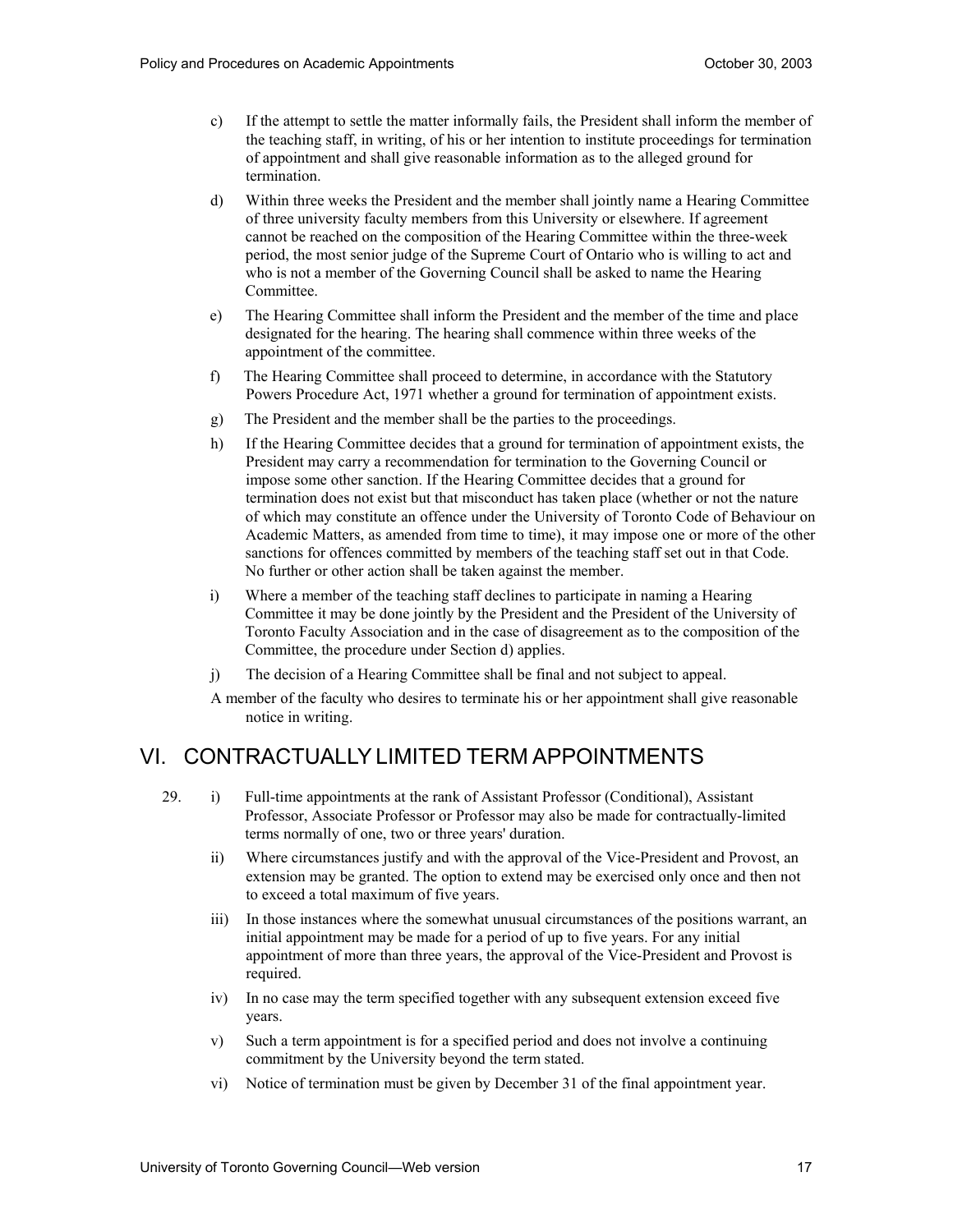- vii) The procedures of Sections 1 to 7 should be followed when making term appointments except that the provision for annual appointment of Assistant Professors (Conditional) for up to six years is inapplicable. Sections 8 to 28 do not apply.
- viii) A faculty member holding a contractually-limited term appointment may apply, in competition with other qualified candidates, for an appointment which carries tenure or for an appointment leading to consideration of tenure. The time spent by the faculty member holding a contractually-limited term appointment will be taken into account in establishing the date for consideration of tenure, if the faculty member is given an appointment leading to the consideration of tenure. In such instances the faculty member and the appropriate division will agree to the manner of converting years of contractually-limited service to probationary years for tenure consideration.
- ix) Necessary statistical data will be compiled annually and the provisions of this section will be reviewed annually by the Joint Committee of the Faculty Association and the University.
- $\mathbf{x})$ x) A copy of this policy will be given to each appointee at the time of initial appointment.
- xi) Full-time clinical staff members in the Faculty of Medicine are exempt from the provisions of this section.
- xii) Individuals supported 75% or greater from designated outside grants shall be exempt. The specific grants so designated shall be determined by the Vice-President and Provost in consultation with the division head. In no case should the term of the appointment exceed the term of the grant.

## VII. TEACHING STREAM APPOINTMENTS

#### 30. **Lecturers and Senior Lecturers**

- $i)$  whose duties normally consist of teaching students who are in degree programs or the Transitional Year Programme, and related professional and administrative activities. Lecturers may have independent responsibility for designing and teaching courses or significant components of courses within their departmental and divisional curricula. Where the position requires graduate teaching, an appointment to a University graduate department will also be made. Other cross- appointments to departments on other campuses may also be made, with or without salary, where appropriate. a. The ranks of Lecturer and Senior Lecturer are to be held by faculty members
	- Lecturers who are non-budgetary members of St. George campus departments may continue their membership in those departments, if they so choose, through non-budgetary cross-appointments. Such cross-appointments will not confer promotions committee rights and responsibilities upon the departments to which these cross-appointments are made. The same provision holds for any current St. George Lecturers and Senior Lecturers with non-budgetary cross-appointments to UTM and/or UTSC. b. Those current (as of 30 June 2003) UTM and UTSC Lecturers and Senior
- $\overline{11}$  and procedures set out in Section 5 above, except that the phrase at the end of Section 5.ii should be "scholarship as evidenced in teaching and related professional activities". The appointment procedures for Lecturers and Senior Lecturers should follow the policies
- $\overline{iii}$  with the permission of the Vice-President and Provost on recommendation of the chair of the department or the head of the division concerned. Initial appointments should be at the rank of Lecturer except, in special circumstances,
- iv) Appointments at the rank of Lecturer are normally annual but may be up to three years. Appointments may be renewed, but no full-time Lecturer may serve at this rank for more than five years without the approval of the Vice-President and Provost. Such approval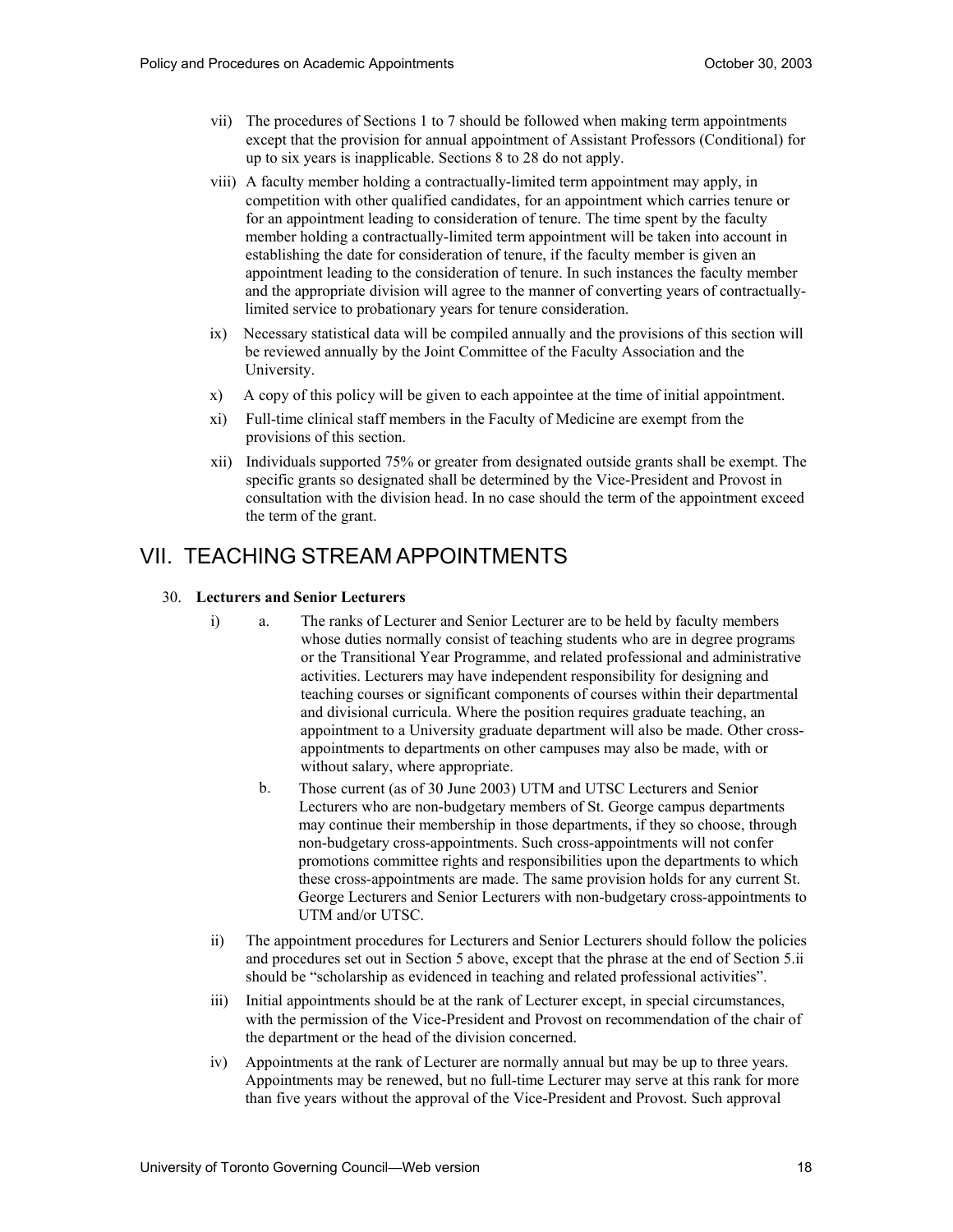would be given only in exceptional circumstances. Notice of non-renewal must be given at least six months before the end of the contract.

- $V)$  the permission of the Vice-President and Provost), a Lecturer's performance shall be reviewed and a recommendation made with respect to promotion to Senior Lecturer as of the following July. A negative recommendation will result in no further contracts beyond the then current contract. No later than October of the fifth year (or earlier at the request of the Lecturer and with
- vi) Performance will be assessed on teaching effectiveness and pedagogical/professional development related to teaching duties, in accordance with approved divisional guidelines on the assessment of teaching. Administrative service will be considered, where such service is related to teaching duties or to curricular and professional development.
- vii) Promotion will be based on the performance criteria in vi) above. A positive recommendation will require the judgment of excellence in teaching and evidence of continued future pedagogical/professional development. The Lecturer's performance will be assessed by a promotions committee of faculty members struck for this purpose by the chair or division head; the committee will contain at least one Senior Lecturer from the department or a cognate area, the chair or representative of any academic unit (including graduate department), as appropriate , to which the Lecturer is cross-appointed (other than the unit(s) defined in i(b) above), and a decanal representative or (in the case of a single- departmental faculty) a provostial representative. The chair shall formally notify the Lecturer as to the individuals whom he or she intends to ask to serve on the promotions committee. If the Lecturer has reason to believe that any member of the committee cannot make his or her decision solely on the basis of the evidence available at the time of the promotions committee meeting, he or she should indicate this to the division head or the appropriate Vice-Provost. The division head or chair shall then formally notify the Lecturer of the final composition of the promotions committee and when the process of review, including assembling of documentation, is about to begin and when it will be completed. The Lecturer, with appropriate assistance and advice from the division or department head, will prepare a dossier in accordance with divisional practice for submission to the promotions committee. Recommendation for promotion must be made by the chair to the dean in a multi-departmental division and requires the approval of the Vice-President and Provost. A negative recommendation may be appealed following the Grievance Procedure set out in Article 7 of the Memorandum of Agreement, commencing at Step 3.
- viii) Senior Lecturers hold continuing appointments in the University. A continuing appointment provides a safeguard for free enquiry and discussion, the exercise of critical capacities, honest judgment, and independent criticism of matters both outside and within the University. It entails acceptance by a member of the University of the obligation to perform his or her functions as a member of the faculty. The performance of a Senior Lecturer shall be reviewed annually in accordance with normal divisional practice for all faculty.
- ix) At any time, the appointment of a Lecturer or a Senior Lecturer may be terminated for cause, including incompetence, persistent neglect of duty or gross misconduct. Such termination shall be made only on the recommendation of a committee of inquiry appointed by the appropriate academic administrator.
- x) A decision to terminate a contract may be appealed only if it is for cause. Appeals shall follow the Grievance Procedure set out in Article 7 of the Memorandum of Agreement, commencing at Step 3. Appeals must be made in writing by the Lecturer or Senior Lecturer within fifteen working days of receipt of a written statement of reasons for termination.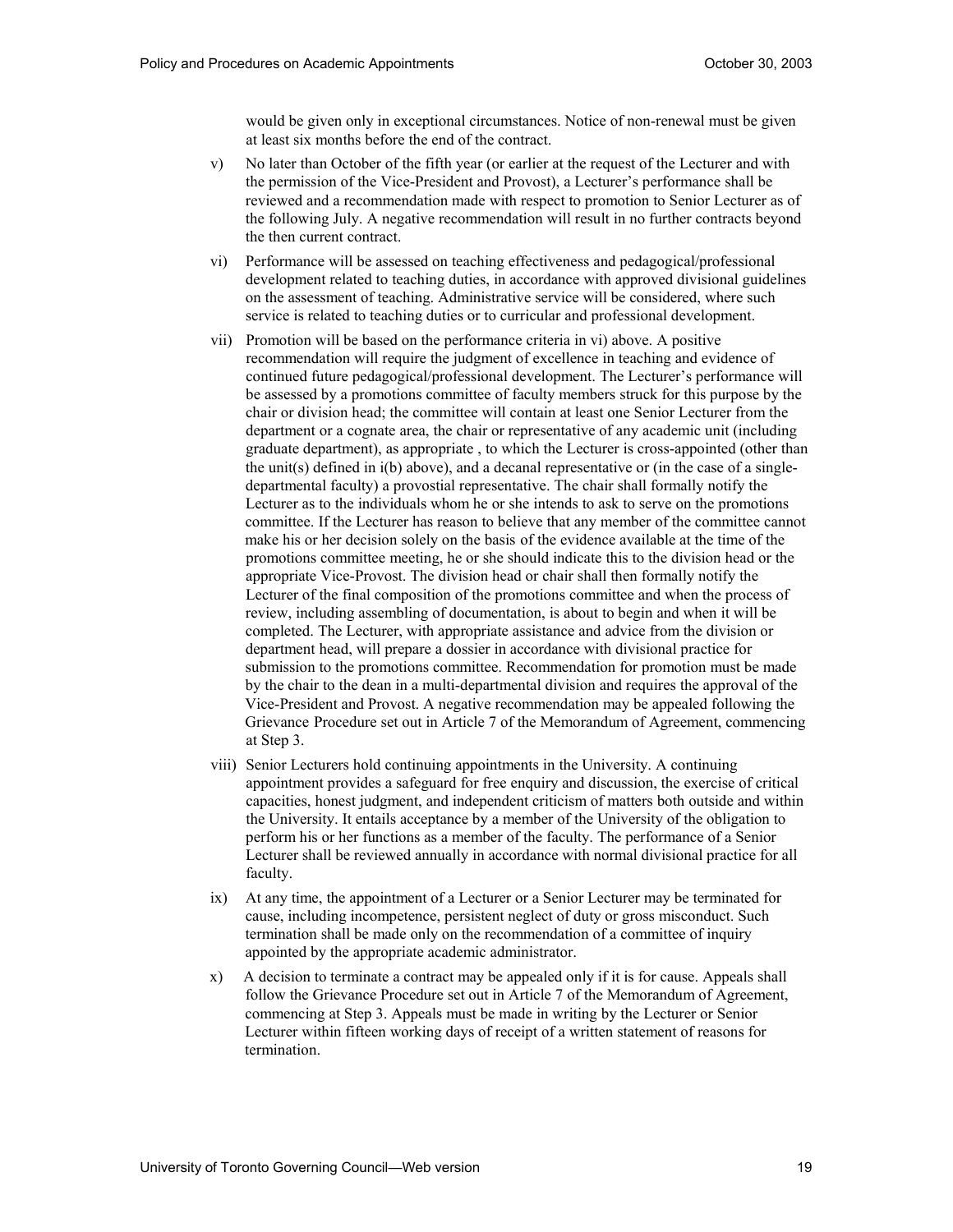- $xi)$  of curricular change as determined in a multi-year academic plan approved by the Vice- President and Provost, where such change removes an area or field of teaching. The appointment of a Senior Lecturer may be terminated without fault or cause by reason
- xii) Termination under xi) will take place only if the Vice-President and Provost determines that the University cannot offer equivalent alternative employment for the Senior Lecturer. In making a determination about alternative employment, the Provost will chair a committee of three faculty members, including the Provost, with the other members chosen in consultation with the Faculty Association. Termination under xi) requires due notice or pay in lieu and severance payment upon a schedule agreed upon from time to time.

#### 31. **Athletics Instructor and Senior Athletics Instructor**

- $\overline{1}$  members whose primary duties consist of teaching in co-curricular instructional programs in athletics, and/or coaching in intramural or inter-university athletics. Teaching in degree programs may be offered to qualified individuals, but such teaching will form a minority percentage of duties. The ranks of Athletics Instructor and Senior Athletics Instructor are to be held by faculty
- ii) Appointment procedures for these ranks should follow the University's general principles for open and advertised searches as set out in Section 5 above, with a search committee advisory to the Dean of the Faculty of Physical Education and Health.
- iii) circumstances, with the permission of the Vice-President and Provost on the recommendation of the Dean. Initial appointments should be at the rank of Athletics Instructor except in special
- iv) Appointments at the rank of Athletics Instructor are annual. Notice of non-renewal must be given at least six months before the end of the contract.
- $V)$  and with the permission of the Vice-President and Provost), an Athletics Instructor's performance shall be reviewed and a recommendation made with respect to promotion to result in no further contracts beyond the then current contract. No later than October of the fifth year (or earlier at the request of the Athletics Instructor Senior Athletics Instructor as of the following July. A negative recommendation will
- vi) Performance will be assessed on effectiveness in instruction and/or coaching. A positive recommendation for promotion will require the judgement of excellence in performance and evidence of continued professional development. A negative recommendation regarding promotion to Senior Athletics Instructor may be appealed following the Grievance Procedure set out in Article 7 of the Memorandum of Agreement, commencing at Step 3.
- $vii)$  performance will be reviewed annually in accordance with normal divisional practice for Senior Athletics Instructors hold continuing appointments in the University. Their all faculty.
- viii) Instructor may be terminated for cause, including incompetence, persistent neglect of duty or gross misconduct. Such termination shall be made only on the recommendation of a committee of inquiry appointed by the appropriate a) At any time, the appointment of an Athletics Instructor or Senior Athletics academic administrator.
	- $b)$  or cause by reason of curricular or program change, in a multi-year plan recommended by the Dean and approved by the Provost. Such termination requires due notice or pay in lieu and severance payment upon a schedule agreed upon from time to time. The appointment of a Senior Athletics Instructor may be terminated without fault
- ix) Appeals of a negative promotion recommendation or dismissal for cause shall follow the Grievance Procedure set out in Article 7 of the Memorandum of Agreement, commencing at Step 3. Appeals must be made in writing by the Athletics Instructor or Senior Athletics